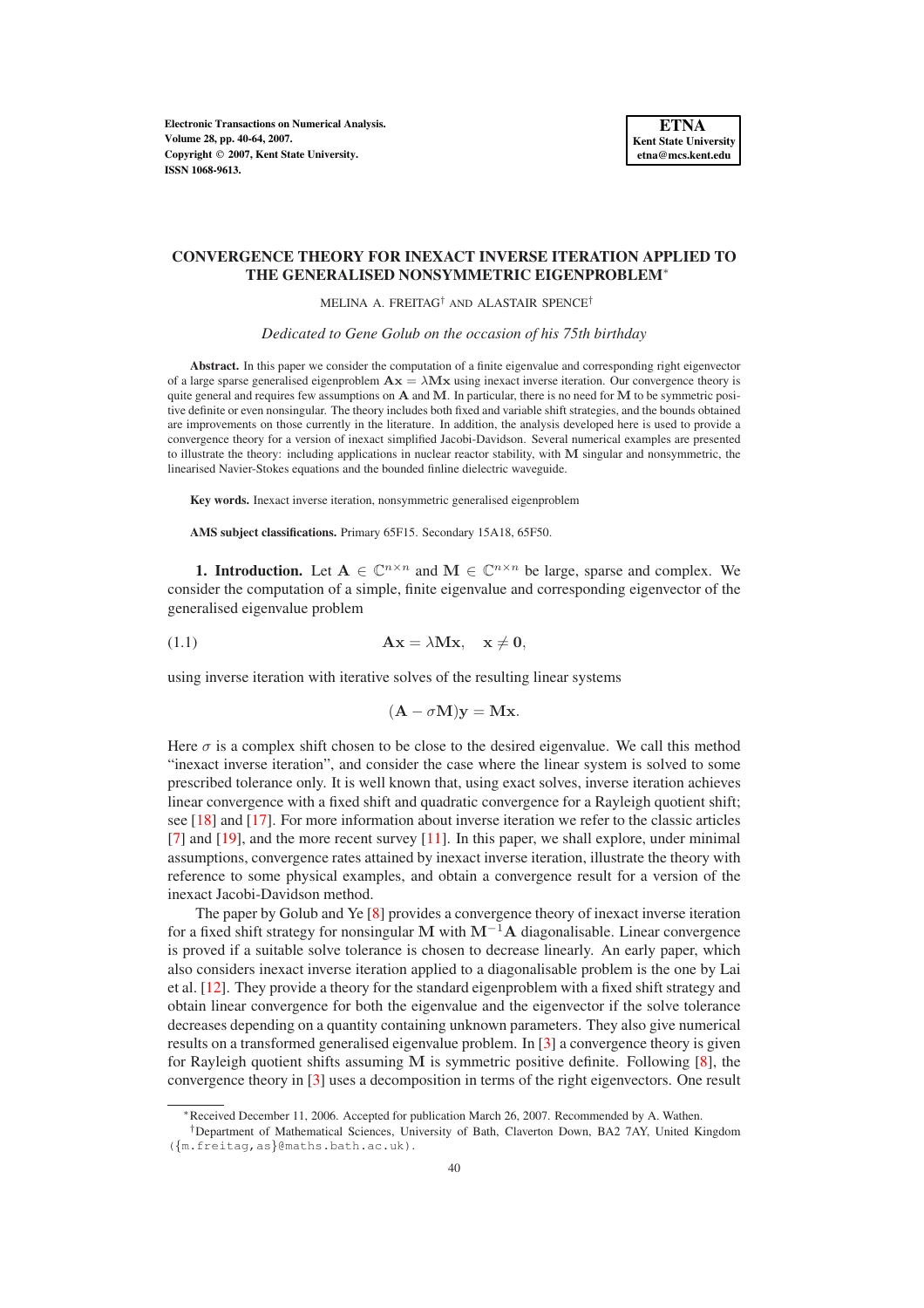in [\[3\]](#page-23-4) is that for a variable shift strategy, the linear systems need not be solved accurately to obtain a convergent method.

An alternative approach to the convergence theory of inexact inverse iteration for general A and M is presented in [\[5\]](#page-23-5), where it is shown that inexact inverse iteration is a modified Newton method if a certain normalisation for the eigenvector and a special update of the shift is used. The only assumptions are that the desired eigenvalue is simple and finite. It is then shown that inexact inverse iteration converges linearly for close enough starting values, and that for a decreasing tolerance quadratic convergence is attained, as would be expected from a theory based on Newton's method. The advantage of this approach is that an eigenvector expansion is not used and so error bounds do not contain a term involving the norm of the inverse of the matrix of eigenvectors, as appears in [\[8\]](#page-23-2) and [\[3\]](#page-23-4). The disadvantage is that the convergence rate itself depends on the norm of the inverse of the Jacobian, which is hard to estimate in practice.

In this paper we consider a quite general setting, where  $A$  and  $M$  are nonsymmetric matrices with both A and M allowed to be singular, but without a common null vector. We only assume that the sought eigenpair  $(\lambda_1, \mathbf{x}_1)$  is simple, well-separated and finite. We provide a convergence theory for inexact inverse iteration applied to this generalised eigenproblem for both fixed and variable shifts. This theory extends the results of [\[5\]](#page-23-5), since this new theory holds for any shift, not just the shift that gives the equivalence of Newton's method to inverse iteration. Also, the convergence rate is seen to depend on how close the sought eigenvalue is to the rest of the spectrum, a natural result that is somewhat hidden in the theory in [\[5\]](#page-23-5). We use a decomposition that allows us to consider nondiagonalisable problems where M may be singular. To be precise, we use a splitting of the approximate right eigenvector in terms of the exact right eigenvector and a basis of a right invariant subspace. This is an approach used by Stewart [\[27\]](#page-24-3) to provide a perturbation theory of invariant subspaces, and allows us to overcome the theoretical dependence of the allowed solve tolerance on the basis of eigenvectors, which appears in [\[8\]](#page-23-2) and [\[3\]](#page-23-4). If a decreasing solve tolerance is required, then we take it to be proportional to the eigenvalue residual, as done in [\[3\]](#page-23-4).

Inexact inverse iteration applied to the symmetric standard eigenvalue problem has been considered by [\[25\]](#page-24-4) and [\[2\]](#page-23-6). Both approaches use a natural orthogonal splitting and consider fixed and Rayleigh quotient shifts. Linear convergence for the fixed shift and locally cubic convergence for the Rayleigh quotient shift is obtained if the solve tolerance is chosen to decrease in a certain way. The approach in [\[2\]](#page-23-6) is more natural, since the solve tolerance is chosen to decrease in proportion to the eigenvalue residual. Simoncini and Elden observe ´ in [\[20\]](#page-24-5), that inexact Rayleigh-quotient iteration is equivalent to a Newton method on a unit sphere and also discuss a reformulation for efficient iterative solves. Notay [\[15\]](#page-24-6) considers the computation of the smallest eigenvalue and associated eigenvector for a Hermitian positive definite generalised eigenproblem using inexact Rayleigh quotient iteration. In practice, subspace methods like shift-invert (restarted) Arnoldi and Jacobi-Davidson are more likely to be used in eigenvalue computations, though inexact inverse iteration has proved to be a useful tool in improving estimates obtained from inexact shift-invert Arnoldi's method with very coarse tolerances; see [\[9\]](#page-23-7).

It is well known that there is a close connection between inverse iteration and the Jacobi-Davidson method; see [\[21,](#page-24-7) [22,](#page-24-8) [24\]](#page-24-9). We shall use the convergence theory developed here for inexact inverse iteration applied to  $(1.1)$  to provide a convergence theory for a version of inexact simplified Jacobi-Davidson.

The paper is organised as follows. In section [2](#page-2-0) standard results on the generalised eigenproblem are summarised and a generalised Rayleigh quotient is discussed. Section [3](#page-4-0) provides the main result of the paper; a new convergence measure is introduced and the main conver-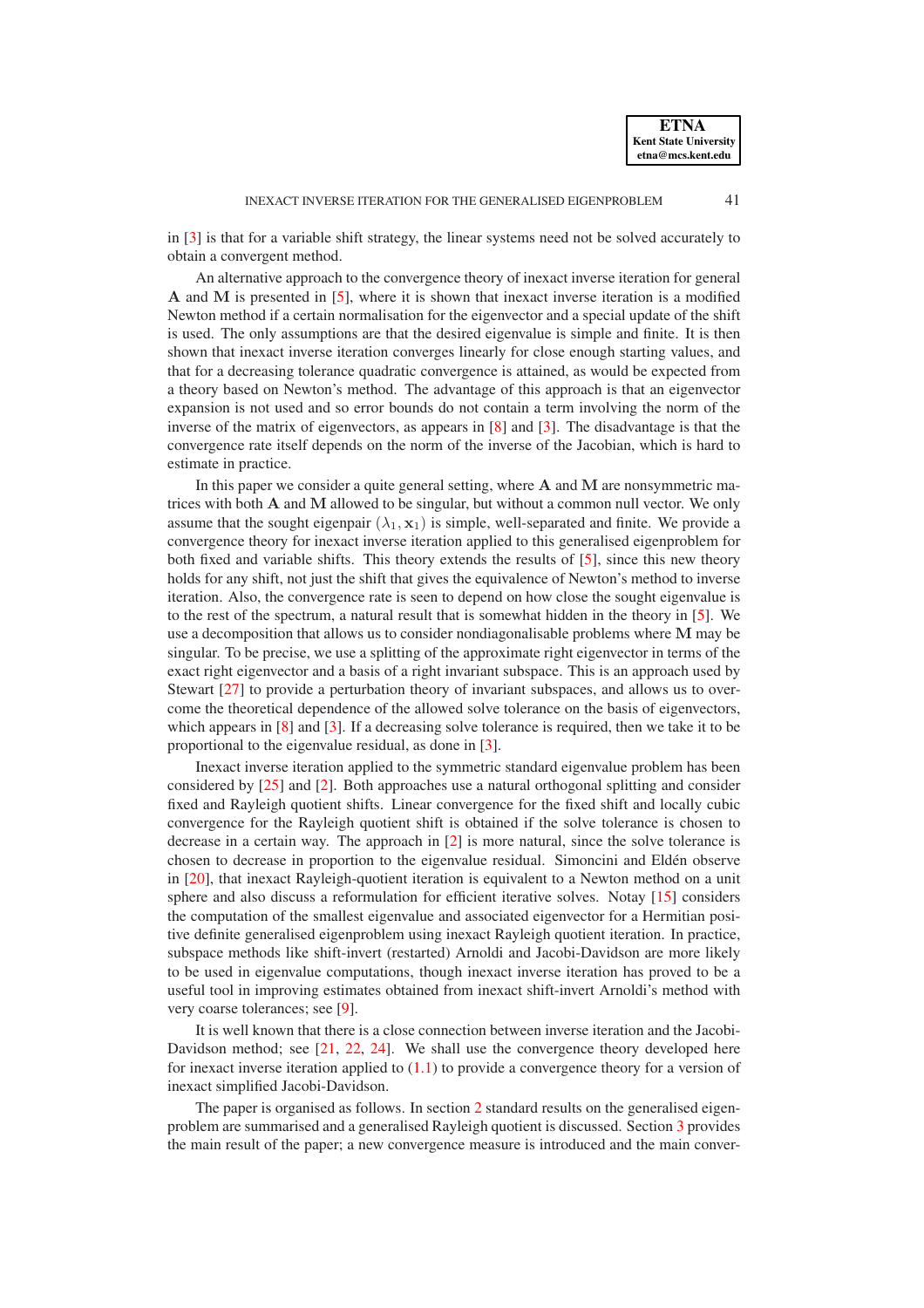gence result for inexact inverse iteration applied to the generalised nonhermitian eigenproblem is stated and proved. Section [4](#page-12-0) contains some additional convergence results. In section [5](#page-14-0) we give numerical tests on examples arising from modelling of a nuclear reactor and the linearised incompressible Navier-Stokes equations. Section [6](#page-18-0) presents a convergence analysis for the inexact simplified Jacobi-Davidson method and provides some numerical results to illustrate the theory.

<span id="page-2-4"></span>Throughout this paper we use  $\|\cdot\| = \|\cdot\|_2$ .

<span id="page-2-0"></span>**2. Standard results on the generalised eigenproblem.** In order to state convergence results for Algorithm [3.1](#page-4-1) we need some results about the generalised eigenproblem. First recall that the eigenvalues of [\(1.1\)](#page-0-0) are given by  $\lambda(\mathbf{A}, \mathbf{M}) := \{z \in \mathbb{C} : \det(\mathbf{A} - z\mathbf{M}) = 0\}.$ 

We use the following theorem for a canonical form of  $(1.1)$ , which is a generalisation of the Schur Decomposition of the standard eigenproblem.

THEOREM 2.1 (Generalised Schur Decomposition). *If*  $A \in \mathbb{C}^{n \times n}$  and  $M \in \mathbb{C}^{n \times n}$ , *then there exist unitary matrices* Q *and* Z *such that*  $Q^H A Z = T$  *and*  $Q^H M Z = S$  *are upper triangular. If for some j,*  $t_{jj}$  *and*  $s_{jj}$  *are both zero, then*  $\lambda(\mathbf{A}, \mathbf{M}) = \mathbb{C}$ *. If*  $s_{jj} \neq 0$ *, then*  $\lambda$ (**A**, **M**) = { $t_{ij}/s_{ij}$ }*, otherwise, the jth eigenvalue of problem* [\(1.1\)](#page-0-0) *is an infinite eigenvalue.*

*Proof*. See [\[6,](#page-23-8) page 377].  $\Box$ 

Using this theorem, together with the fact that Q and Z can be chosen such that  $s_{ij}$ and  $t_{jj}$  appear in any order along the diagonal, we can introduce the following partition of the eigenproblem in canonical form:

<span id="page-2-1"></span>(2.1) 
$$
\mathbf{Q}^H \mathbf{A} \mathbf{Z} = \begin{bmatrix} t_{11} & \mathbf{t}_{12}^H \\ \mathbf{0} & \mathbf{T}_{22} \end{bmatrix} \text{ and } \mathbf{Q}^H \mathbf{M} \mathbf{Z} = \begin{bmatrix} s_{11} & \mathbf{s}_{12}^H \\ \mathbf{0} & \mathbf{S}_{22} \end{bmatrix},
$$

where  $\mathbf{T}_{22} \in \mathbb{C}^{(n-1)\times(n-1)}$  and  $\mathbf{S}_{22} \in \mathbb{C}^{(n-1)\times(n-1)}$ . If  $\lambda_1$ , the desired eigenvalue, is finite, then  $s_{11} \neq 0$  and  $\lambda_1 = t_{11}/s_{11}$ . The factorisation [\(2.1\)](#page-2-1) provides an orthogonal similarity transform, but in order to decompose the problem for the convergence analysis, we make a further transformation to block diagonalise the problem. To this end we define the linear transformation  $\Phi: \mathbb{C}^{(n-1)\times 2} \to \mathbb{C}^{2\times (n-1)}$  by

<span id="page-2-2"></span>(2.2) 
$$
\Phi(\mathbf{h}, \mathbf{g}) := (t_{11}\mathbf{h}^H - \mathbf{g}^H \mathbf{T}_{22}, s_{11}\mathbf{h}^H - \mathbf{g}^H \mathbf{S}_{22}),
$$

where  $g \in \mathbb{C}^{(n-1)\times 1}$  and  $h \in \mathbb{C}^{(n-1)\times 1}$ . (This transformation is a simplification of that suggested by Stewart in [\[26\]](#page-24-10).)

<span id="page-2-3"></span>LEMMA 2.2. *The operator* Φ *from [\(2.2\)](#page-2-2) is nonsingular if and only if*

$$
\lambda_1 = \frac{t_{11}}{s_{11}} \notin \lambda(\mathbf{T}_{22}, \mathbf{S}_{22}).
$$

*Proof*. See [\[26,](#page-24-10) Theorem 4.1].  $\Box$ 

Hence  $\Phi$  is nonsingular if and only if  $\lambda_1$  is a simple eigenvalue of [\(1.1\)](#page-0-0). With Lemma [2.2](#page-2-3) we can prove the following result.

LEMMA 2.3. *If the operator* Φ *from [\(2.2\)](#page-2-2) is nonsingular and* G*,* H *are defined by*

<span id="page-2-5"></span>
$$
\mathbf{G} = \left[ \begin{array}{cc} 1 & \mathbf{g}_{12}^H \\ \mathbf{0} & \mathbf{I}_{n-1} \end{array} \right] \quad \text{and} \quad \mathbf{H} = \left[ \begin{array}{cc} 1 & \mathbf{h}_{12}^H \\ \mathbf{0} & \mathbf{I}_{n-1} \end{array} \right],
$$

*where*  $\Phi(\mathbf{h}_{12}, \mathbf{g}_{12}) = (-\mathbf{t}_{12}^H, -\mathbf{s}_{12}^H)$ *, then, with* **T** *and* **S** *defined in Theorem [2.1,](#page-2-4)* 

$$
\mathbf{G}^{-1}\mathbf{TH} = diag(t_{11}, \mathbf{T}_{22}) \quad and \quad \mathbf{G}^{-1}\mathbf{SH} = diag(s_{11}, \mathbf{S}_{22}).
$$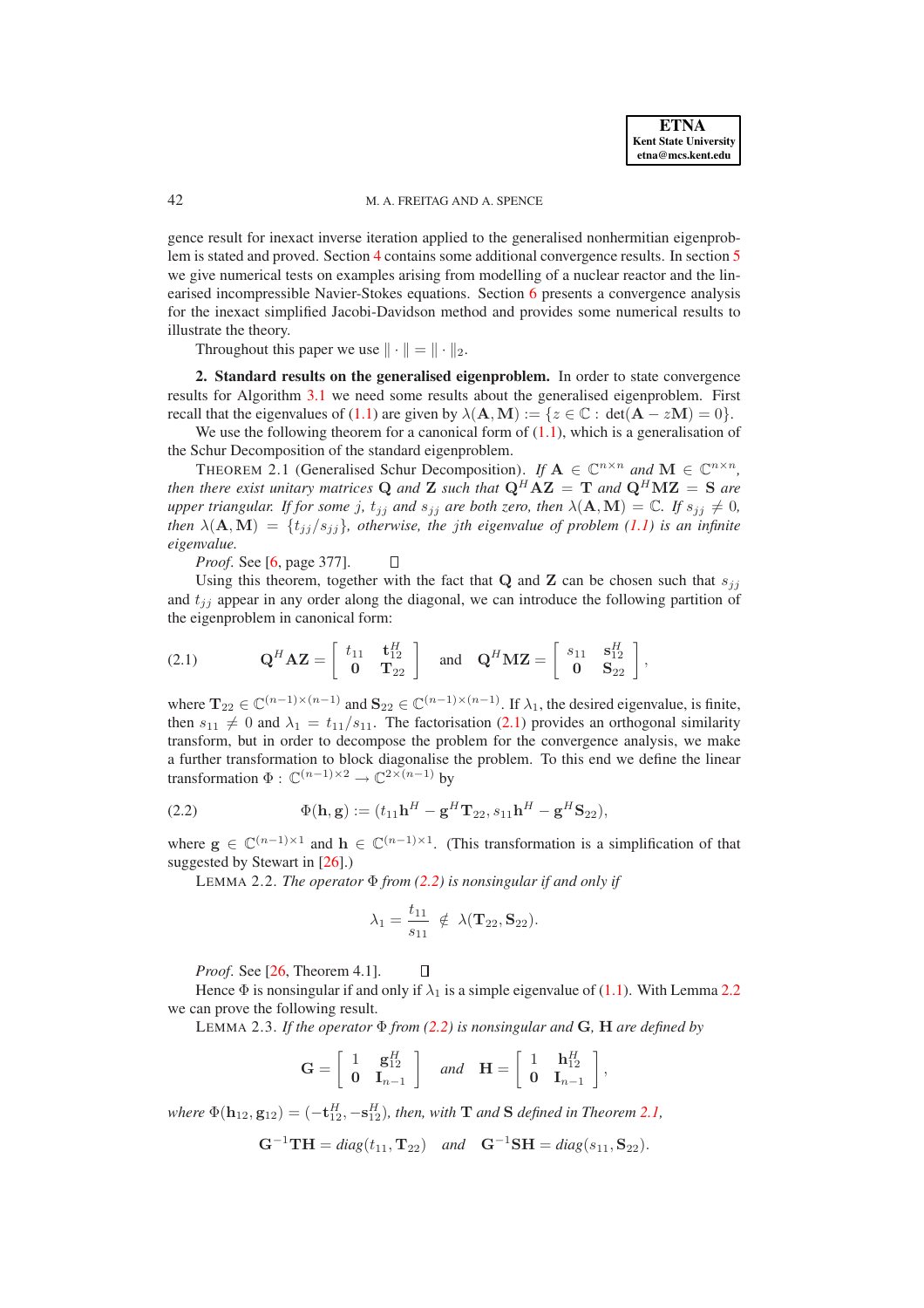*Furthermore,*

<span id="page-3-0"></span>
$$
(2.3) \|\mathbf{H}\|^2 = \|\mathbf{H}^{-1}\|^2 = C_{\|\mathbf{h}_{12}\|}, \quad C_{\|\mathbf{h}_{12}\|} := (\|\mathbf{h}_{12}\|^2 + \sqrt{\|\mathbf{h}_{12}\|^4 + 4 \|\mathbf{h}_{12}\|^2} + 2)/2,
$$

*with similar results for*  $\|\mathbf{G}\|^2$  *and*  $\|\mathbf{G}^{-1}\|^2$ .

*Proof.* If  $\Phi$  is nonsingular, then the vectors  $g_{12}$  and  $h_{12}$  exist and a simple calculation gives  $G^{-1}TH = diag(t_{11}, T_{22})$  and  $G^{-1}SH = diag(s_{11}, S_{22})$ . Result [\(2.3\)](#page-3-0) follows by direct calculation of the spectral radius of  $H^H H$ .  $\Box$ 

Note that  $C_{\|\mathbf{h}_{12}\|}$  and  $C_{\|\mathbf{g}_{12}\|}$  measure the conditioning of the eigenvalue  $\lambda_1$ , with large values of  $C_{\|\mathbf{h}_{12}\|}$  and  $C_{\|\mathbf{g}_{12}\|}$  implying a poorly conditioned problem. We shall see in section [3](#page-4-0) that  $\|{\bf g}_{12}\|$  and  $\|{\bf h}_{12}\|$  appear in the bounds in the convergence theory.

Combining Theorem [2.1](#page-2-4) and Lemma [2.3](#page-2-5) gives the following corollary. COROLLARY 2.4. *Define*

$$
U = \mathbf{Q}\mathbf{G}
$$

*and*

<span id="page-3-4"></span>
$$
X = ZH.
$$

*Then both* U *and* **X** *are nonsingular and we can block factorise*  $A - \lambda M$  *as* 

<span id="page-3-1"></span>(2.6) 
$$
\mathbf{U}^{-1}(\mathbf{A} - \lambda \mathbf{M})\mathbf{X} = \begin{bmatrix} t_{11} & \mathbf{0}^H \\ \mathbf{0} & \mathbf{T}_{22} \end{bmatrix} - \lambda \begin{bmatrix} s_{11} & \mathbf{0}^H \\ \mathbf{0} & \mathbf{S}_{22} \end{bmatrix}.
$$

For our purposes, decomposition  $(2.6)$  has advantages over the Schur factorisation  $(2.1)$ , since [\(2.6\)](#page-3-1) allows the eigenvalue problem  $\mathbf{A}\mathbf{x} = \lambda \mathbf{M}\mathbf{x}$  to be split into two problems. The first problem is the trivial  $\lambda t_{11} = s_{11}$ . The second problem arising from the  $(n-1) \times (n-1)$ block is that of finding  $\lambda(T_{22}, S_{22})$ , which contains the  $(n - 1)$  eigenvalues excluding  $\lambda_1$ . From  $(2.6)$  we have

<span id="page-3-2"></span>(2.7) 
$$
(\mathbf{A} - \lambda_1 \mathbf{M})\mathbf{x}_1 = \mathbf{0} \text{ and } \mathbf{u}_1^H(\mathbf{A} - \lambda_1 \mathbf{M}) = \mathbf{0},
$$

where  $\lambda_1 = \frac{t_{11}}{1}$  $\frac{s_{11}}{s_{11}}$  is an eigenvalue of [\(1.1\)](#page-0-0), with corresponding right and left eigenvectors,  $\mathbf{x}_1 = \mathbf{X} \mathbf{e}_1$  and  $\mathbf{u}_1 = \mathbf{U}^{-H} \mathbf{e}_1$ , where  $\mathbf{e}_1$  is the first canonical vector. Note that  $\lambda_1 = \frac{t_{11}}{1}$  $rac{1}{s_{11}}$  is a finite eigenvalue if and only if

<span id="page-3-3"></span>
$$
\mathbf{u}_1^H \mathbf{M} \mathbf{x}_1 \neq 0,
$$

since, by  $(2.6)$  and the special structure of G and H in Lemma [2.3,](#page-2-5) we have

$$
s_{11} = \mathbf{q}_1^H \mathbf{M} \mathbf{z}_1 = \mathbf{e}_1^H \mathbf{Q}^H \mathbf{M} \mathbf{Z} \mathbf{e}_1 = \mathbf{e}_1^H \mathbf{G}^{-1} \mathbf{Q}^H \mathbf{M} \mathbf{Z} \mathbf{H} \mathbf{e}_1 = \mathbf{e}_1^H \mathbf{U}^{-1} \mathbf{M} \mathbf{X} \mathbf{e}_1 = \mathbf{u}_1^H \mathbf{M} \mathbf{x}_1.
$$

Next, for  $\mathbf{x} \in \mathbb{C}^n$ , with  $\mathbf{x}^H \mathbf{M} \mathbf{x} \neq 0$ , we define the Rayleigh quotient by  $\frac{\mathbf{x}^H \mathbf{A} \mathbf{x}}{\mathbf{x}^H \mathbf{M} \mathbf{x}}$  $\frac{\mathbf{x} + \mathbf{A}\mathbf{x}}{\mathbf{x}^H \mathbf{M} \mathbf{x}}$ . Note that  $\mathbf{x}^H \mathbf{M} \mathbf{x} \neq 0$  does not generally hold, unless M is positive definite. Therefore, instead of the Rayleigh quotient, we consider the related generalised Rayleigh quotient

<span id="page-3-5"></span>
$$
\frac{\mathbf{c}^H \mathbf{A} \mathbf{x}}{\mathbf{c}^H \mathbf{M} \mathbf{x}}
$$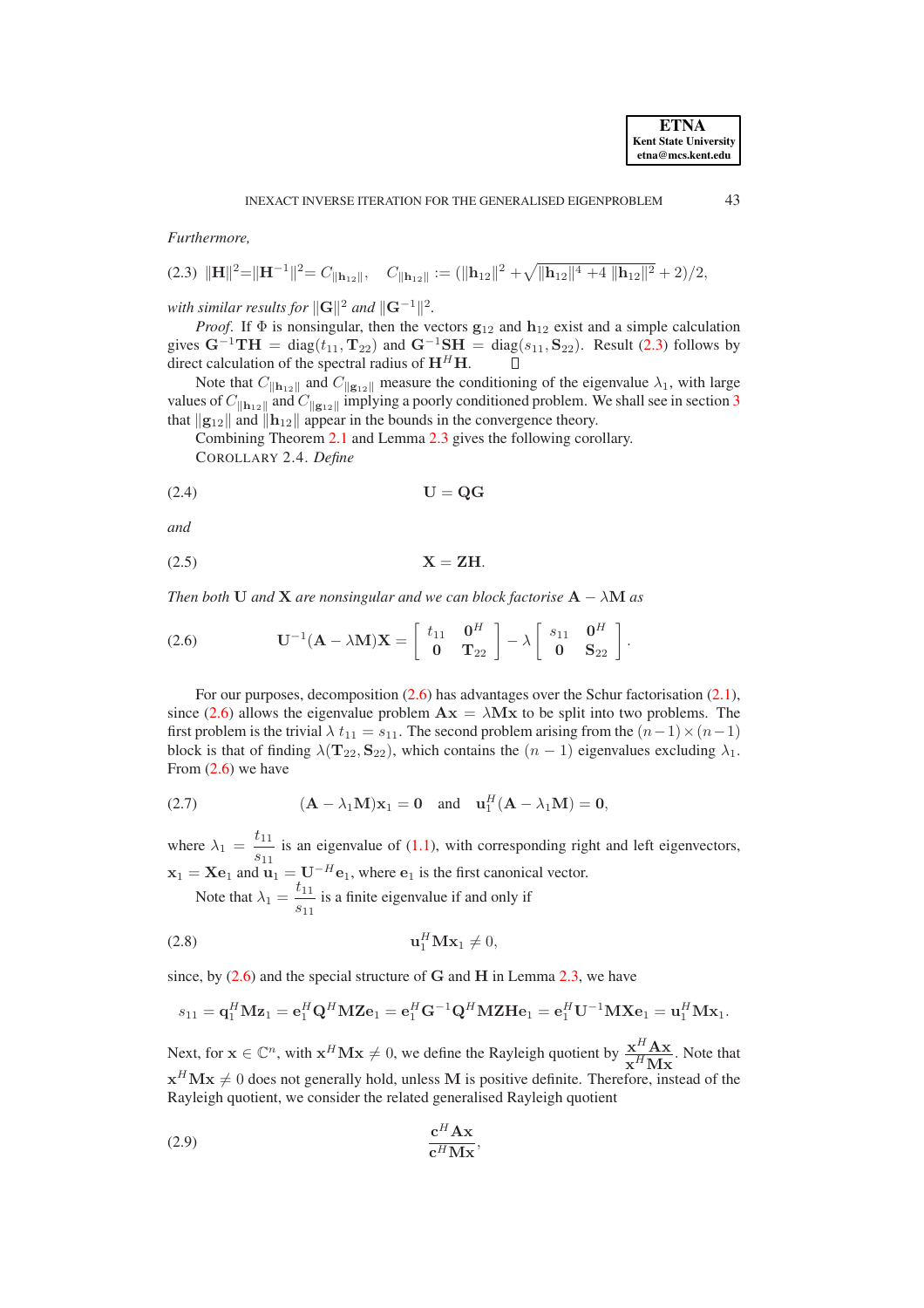### 44 M. A. FREITAG AND A. SPENCE

where  $c \in \mathbb{C}^n$  is some known vector, such that  $c^H M x \neq 0$ . In our computations we take  $c = Mx$ , which yields

<span id="page-4-5"></span>(2.10) 
$$
\rho(\mathbf{x}) := \frac{\mathbf{x}^H \mathbf{M}^H \mathbf{A} \mathbf{x}}{\mathbf{x}^H \mathbf{M}^H \mathbf{M} \mathbf{x}},
$$

and has the desirable minimisation property: for any given x,

<span id="page-4-2"></span>(2.11) 
$$
\|\mathbf{A}\mathbf{x} - \rho(\mathbf{x})\mathbf{M}\mathbf{x}\| = \min_{z \in \mathbb{C}} \|\mathbf{A}\mathbf{x} - z\mathbf{M}\mathbf{x}\|.
$$

(This property can be verified using simple least-squares approximation as in [\[29,](#page-24-11) page 203].) If we normalise x such that  $x^H \mathbf{M}^H \mathbf{M} \mathbf{x} = 1$ , then  $\rho(\mathbf{x}) = \mathbf{x}^H \mathbf{M}^H \mathbf{A} \mathbf{x}$ .

<span id="page-4-1"></span><span id="page-4-0"></span>**3. Inexact inverse iteration.** We assume that the generalised nonsymmetric eigenprob-lem [\(1.1\)](#page-0-0) has a simple, well-separated eigenvalue ( $\lambda_1$  satisfying [\(2.7\)](#page-3-2) and[\(2.8\)](#page-3-3)). This section contains the convergence theory for inexact inverse iteration described by Algorithm [3.1.](#page-4-1)

ALGORITHM 3.1 (Inexact Inverse Iteration).

*Input:*  $\mathbf{x}^{(0)}$ *, i<sub>max</sub>. For*  $i = 1, \ldots, i_{max}$ *1. Choose*  $\sigma^{(i)}$  *and*  $\tau^{(i)}$ *.* 2. *Find*  $\mathbf{y}^{(i)}$  such that  $\|(\mathbf{A} - \sigma^{(i)}\mathbf{M})\mathbf{y}^{(i)} - \mathbf{M}\mathbf{x}^{(i)}\| \leq \tau^{(i)}$ . *3. Set*  $\mathbf{x}^{(i+1)} = \mathbf{y}^{(i)}/\phi(\mathbf{y}^{(i)})$ *. 4. Set*  $\lambda^{(i+1)} = \rho(\mathbf{x}^{(i+1)})$ *. 5. Evaluate*  $\mathbf{r}^{(i+1)} = (\mathbf{A} - \lambda^{(i+1)}\mathbf{M})\mathbf{x}^{(i+1)}$ . *6. Test for convergence.*

*Output:*  $\mathbf{x}^{(i_{max})}$ .

Note that we choose  $\lambda^{(i+1)} = \rho(\mathbf{x}^{(i+1)})$  to make use of the minimisation property [\(2.11\)](#page-4-2). Also, in Algorithm [3.1](#page-4-1) the function  $\phi(\mathbf{y}^{(i)})$  is a scalar normalisation. Common choices for this normalisation are  $\phi(\mathbf{y}^{(i)}) = \mathbf{z}^{(i)H} \mathbf{y}^{(i)}$ , for some  $\mathbf{z}^{(i)} \in \mathbb{C}^n$ , or a norm of  $\mathbf{y}^{(i)}$ , such as  $\phi(\mathbf{y}^{(i)}) = \|\mathbf{y}^{(i)}\|$  or, if M is positive definite,  $\phi(\mathbf{y}^{(i)}) = \|\mathbf{y}^{(i)}\|_{\mathbf{M}}$ .

We introduce a new convergence measure in section [3.1,](#page-4-3) provide a one step bound in section [3.2](#page-7-0) and finally give convergence results for both fixed and variable shifts in section [3.3.](#page-9-0) In section [4](#page-12-0) we discuss some properties of the function  $\phi(\mathbf{y})$ .

<span id="page-4-3"></span>**3.1. The measure of convergence.** In order to analyse the convergence of inexact inverse iteration we use a different approach to the one used in [\[3,](#page-23-4) [8\]](#page-23-2), where the splitting is done in terms of the right eigenvectors of the problem. We split the approximate right eigenvector into two components: the first is in the direction of the exact right eigenvector, and the second lies in the right invariant subspace not containing the exact eigenvector. This decomposition is based on that used in [\[27\]](#page-24-3) for the perturbation theory of invariant subspaces. However, we introduce a scaling, namely  $\alpha^{(i)}$  as in [\[3\]](#page-23-4), which turns out to be advantageous in the analysis. Let us decompose  $\mathbf{x}^{(i)}$ , the vector approximating  $\mathbf{x}_1$ , as

<span id="page-4-4"></span>(3.1) 
$$
\mathbf{x}^{(i)} = \alpha^{(i)}(\mathbf{x}_1 q^{(i)} + \mathbf{X}_2 \mathbf{p}^{(i)}),
$$

where  $q^{(i)} \in \mathbb{C}$ ,  $\mathbf{p}^{(i)} \in \mathbb{C}^{(n-1)\times 1}$  and  $\mathbf{X}_2 = \mathbf{X}\overline{\mathbf{I}}_{n-1}$ , where X is given by [\(2.5\)](#page-3-4) and

$$
\bar{\mathbf{I}}_{n-1} = \left[ \begin{array}{c} \mathbf{0}^H \\ \mathbf{I}_{n-1} \end{array} \right] \in \mathbf{C}^{n \times (n-1)},
$$

with  $\mathbf{I}_{n-1}$  being the identity matrix of size  $(n-1)$ . The scalar  $\alpha^{(i)}$  is chosen so that  $\mathbf{x}^{(i)}$  is normalised as  $\phi(\mathbf{x}^{(i)}) = 1$ . For the convergence theory we leave the scaling of the eigenvector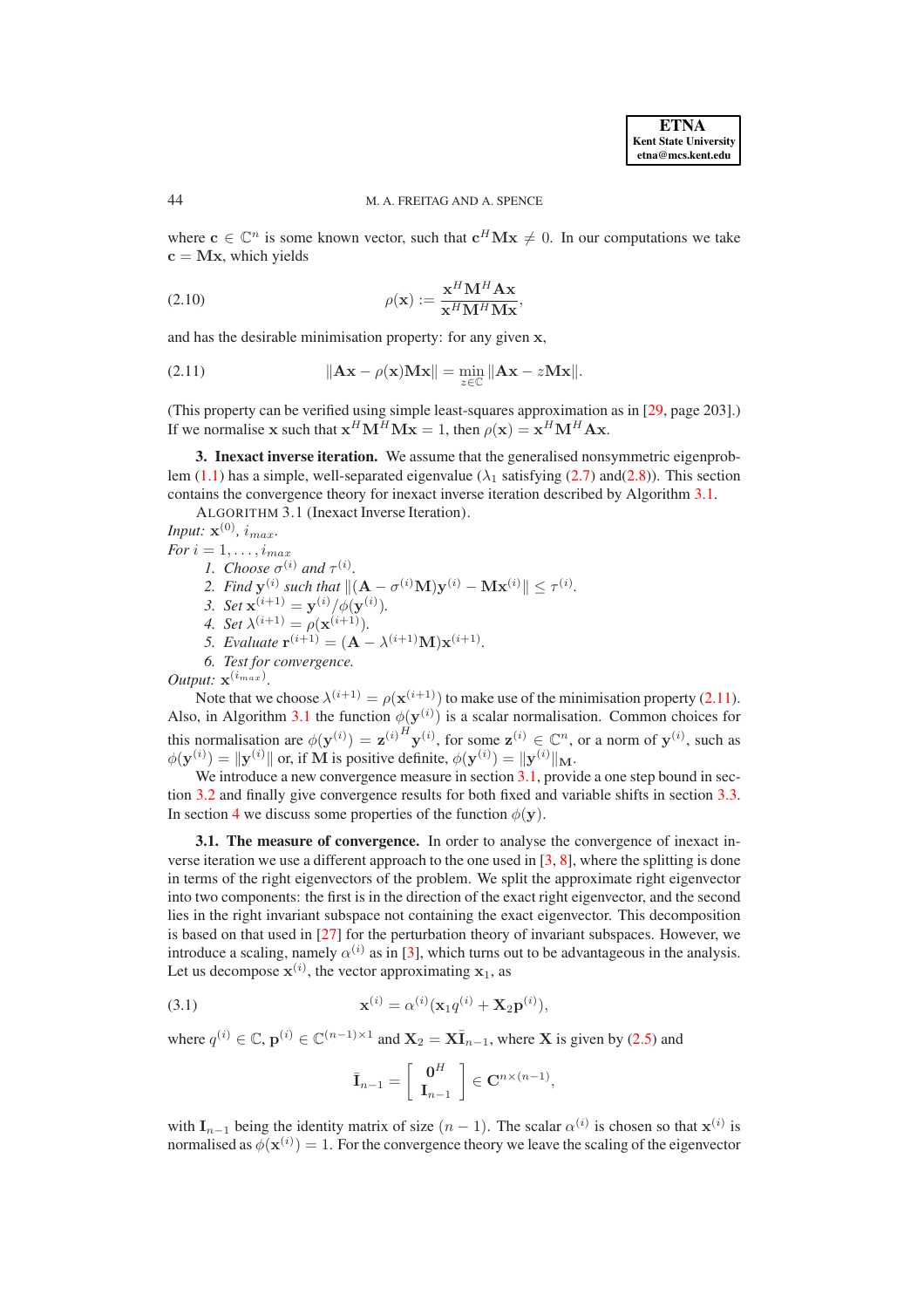approximate and exact right eigenvector  $x^{(i)}$  and  $x_1$  open. However, in sections [4](#page-12-0) and [5](#page-14-0) we will use  $\|\mathbf{Mx}^{(i)}\| = 1$ .

Clearly,  $q^{(i)}$  and  $p^{(i)}$  measure how close the approximate eigenvector  $x^{(i)}$  is to the sought eigenvector  $x_1$ . As we shall see in the following analysis, the advantage of this splitting is that we need not be concerned about any highly nonnormal behaviour in the matrix pair  $(T_{22}, S_{22})$ . This is in contrast to the approach in [\[3\]](#page-23-4), where the splitting only exists for positive definite M and involved a bound on the condition number of the matrix of eigenvectors. Now set

$$
\alpha^{(i)} := \|\mathbf{U}^{-1}\mathbf{M}\mathbf{x}^{(i)}\|,
$$

and multiply [\(3.1\)](#page-4-4) from the left by  $U^{-1}M$ . Using

<span id="page-5-2"></span>(3.2) 
$$
U^{-1}Mx_1 = s_{11}e_1
$$
 and  $U^{-1}MX_2 = [e_2 \dots e_n]S_{22} = I_{n-1}S_{22}$ ,

from  $(2.6)$ , where  $e_i$  is the *i*th canonical vector, we have

<span id="page-5-0"></span>(3.3)  
\n
$$
1 = \frac{\|\mathbf{U}^{-1}\mathbf{M}\mathbf{x}^{(i)}\|}{\alpha^{(i)}} = \|s_{11}q^{(i)}\mathbf{e}_1 + \bar{\mathbf{I}}_{n-1}\mathbf{S}_{22}\mathbf{p}^{(i)}\|
$$
\n
$$
= ((s_{11}q^{(i)})^2 + \|\mathbf{S}_{22}\mathbf{p}^{(i)}\|^2)^{\frac{1}{2}}.
$$

Thus  $|s_{11}q^{(i)}|$  and  $||\mathbf{S}_{22}\mathbf{p}^{(i)}||$  can be interpreted as generalisations of the cosine and sine functions as used in the orthogonal decomposition for the symmetric eigenproblem, cf. [\[18\]](#page-24-0). Also, from [\(3.3\)](#page-5-0), we have  $|s_{11}q^{(i)}| \leq 1$  and  $||\mathbf{S}_{22}\mathbf{p}^{(i)}|| \leq 1$ . Note that (3.3) also indicates why  $\alpha^{(i)}$  was introduced in [\(3.1\)](#page-4-4). This scaling is not used in [\[27\]](#page-24-3) or [\[28\]](#page-24-12). It is now natural to introduce

$$
T^{(i)} := \frac{\|\mathbf{S}_{22}\mathbf{p}^{(i)}\|}{|s_{11}q^{(i)}|}
$$

as our measure for convergence. Equation [\(3.3\)](#page-5-0) shows that  $T^{(i)}$  can be interpreted as a gen-eralised tangent. Using [\(3.1\)](#page-4-4) we have, for  $\alpha^{(i)}q^{(i)} \neq 0$ ,

$$
\left\|\frac{\mathbf{x}^{(i)}}{\alpha^{(i)}q^{(i)}} - \mathbf{x}_1\right\| = \frac{\|\mathbf{X}_2\mathbf{p}^{(i)}\|}{|q^{(i)}|} \le \frac{\|\mathbf{X}_2\| \|\mathbf{p}^{(i)}\|}{|q^{(i)}|} \le \frac{\|\mathbf{X}\| \|\mathbf{p}^{(i)}\|}{|q^{(i)}|},
$$

and also

$$
\|\mathbf{X}_{2}\mathbf{p}^{(i)}\| = \left\|\mathbf{X} \left[\begin{array}{c} 0 \\ \mathbf{p}^{(i)} \end{array}\right]\right\| \geq \frac{\|\mathbf{p}^{(i)}\|}{\|\mathbf{X}^{-1}\|}.
$$

Using the last two bounds together with  $(2.5)$  we obtain

<span id="page-5-1"></span>(3.4) 
$$
\frac{1}{\|\mathbf{H}^{-1}\|} \frac{\|\mathbf{p}^{(i)}\|}{|q^{(i)}|} \le \left\|\frac{\mathbf{x}^{(i)}}{\alpha^{(i)}q^{(i)}} - \mathbf{x}_1\right\| \le \|\mathbf{H}\| \frac{\|\mathbf{p}^{(i)}\|}{|q^{(i)}|},
$$

with expressions on  $\|\mathbf{H}\|$  and  $\|\mathbf{H}^{-1}\|$  given by [\(2.3\)](#page-3-0).

Hence [\(3.4\)](#page-5-1) yields that  $\frac{\|\mathbf{p}^{(i)}\|}{\|\mathbf{p}^{(i)}\|}$  $\frac{|\mathbf{p}^{\cdots}||}{|q^{(i)}|} \to 0$  if and only if span $\{\mathbf{x}^{(i)}\} \to \text{span}\{\mathbf{x}_1\}$ . Further we have

$$
T^{(i)} \le \frac{\|\mathbf{S}_{22}\| \|\mathbf{p}^{(i)}\|}{|s_{11}||q^{(i)}|},
$$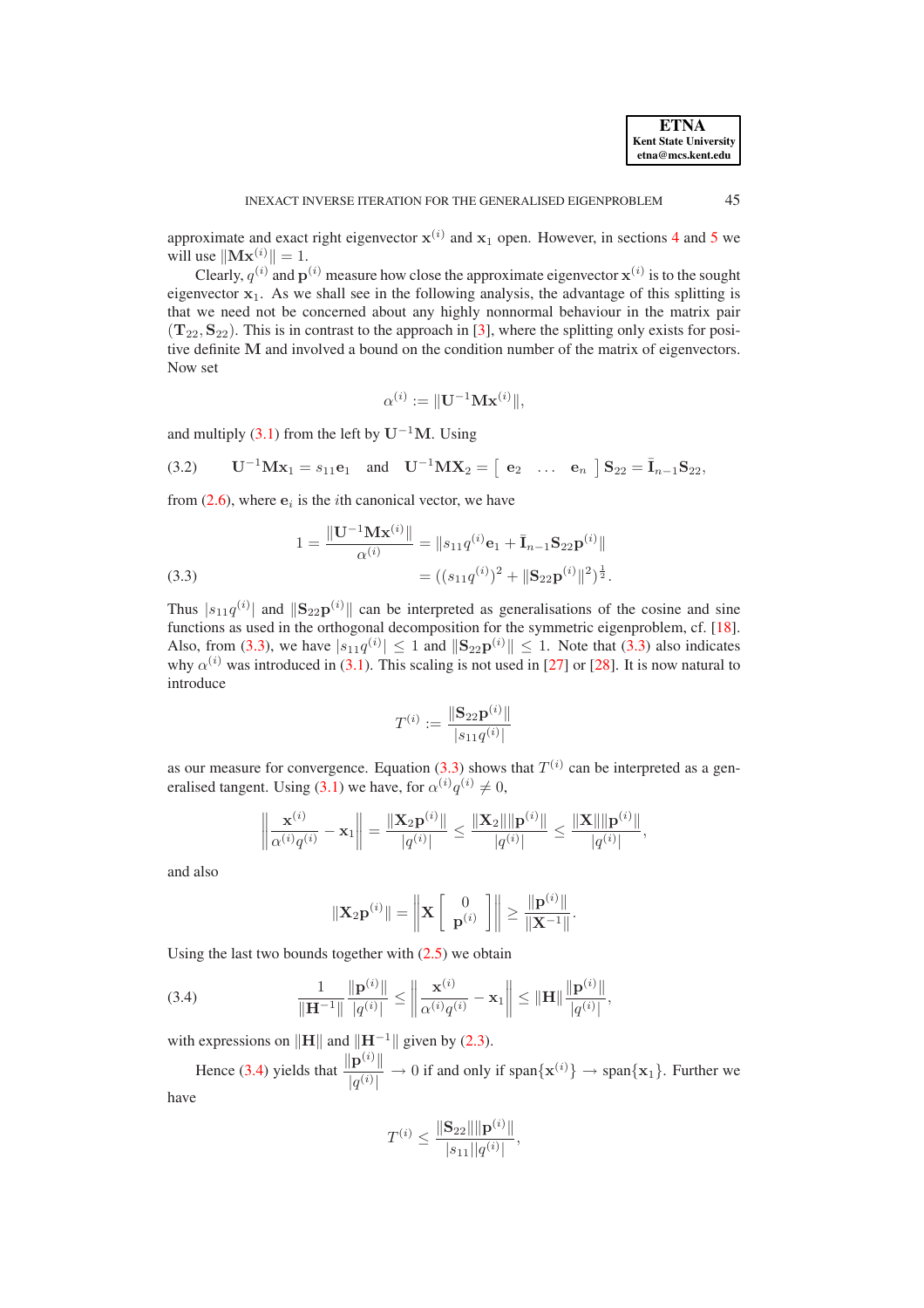46 M. A. FREITAG AND A. SPENCE

and hence, since  $s_{11}$  and  $S_{22}$  are constant,  $T^{(i)} \rightarrow 0$  if  $\frac{\|\mathbf{p}^{(i)}\|}{|q^{(i)}|}$  $\frac{\|\mathbf{p}^{(i)}\|}{|q^{(i)}|} \to 0$ , and so the function  $T^{(i)}$ measures the quality of the approximation of  $x^{(i)}$  to  $x_1$ . Note that this measure is only of theoretical interest, since both  $S_{22}$  and  $s_{11}$  are not available.

The following lemma provides bounds on the absolute error in the eigenvalue approximation  $|\rho(\mathbf{x}^{(i)}) - \lambda_1|$  and on the eigenvalue residual, defined by

.

<span id="page-6-2"></span>(3.5) 
$$
\mathbf{r}^{(i)} := (\mathbf{A} - \rho(\mathbf{x}^{(i)})\mathbf{M})\mathbf{x}^{(i)}
$$

<span id="page-6-0"></span>LEMMA 3.2. *The generalised Rayleigh quotient*  $\rho(\mathbf{x}^{(i)})$  given in [\(2.10\)](#page-4-5) satisfies

<span id="page-6-3"></span>(3.6) 
$$
|\rho(\mathbf{x}^{(i)}) - \lambda_1| \leq C_{\|\mathbf{g}_{12}\|} \|\mathbf{T}_{22} - \lambda_1 \mathbf{S}_{22}\| \|\mathbf{p}^{(i)}\|,
$$

*and the eigenvalue residual [\(3.5\)](#page-6-0) satisfies*

(3.7) 
$$
\|\mathbf{r}^{(i)}\| \leq C_{\|\mathbf{g}_{12}\|} \|\mathbf{T}_{22} - \lambda_1 \mathbf{S}_{22}\| \|\mathbf{p}^{(i)}\|,
$$

where  $p^{(i)}$  is given in [\(3.1\)](#page-4-4) and  $C_{\parallel g_{12} \parallel}$  is given in [\(2.3\)](#page-3-0).

*Proof.* Since  $(A - \lambda_1 M)\mathbf{x}^{(i)} = \alpha^{(i)}(A - \lambda_1 M) \mathbf{X}_2 \mathbf{p}^{(i)}$ , using [\(3.1\)](#page-4-4) we have

$$
|\rho(\mathbf{x}^{(i)}) - \lambda_1| = \frac{|\mathbf{x}^{(i)}^H \mathbf{M}^H (\mathbf{A} - \lambda_1 \mathbf{M}) \mathbf{x}^{(i)}|}{\|\mathbf{M} \mathbf{x}^{(i)}\|^2}
$$
  
= 
$$
\frac{|\alpha^{(i)}| |\mathbf{x}^{(i)}|^H \mathbf{M}^H \mathbf{U} \mathbf{U}^{-1} (\mathbf{A} - \lambda_1 \mathbf{M}) \mathbf{X}_2 \mathbf{p}^{(i)}\|}{\|\mathbf{M} \mathbf{x}^{(i)}\|^2}.
$$

Hence, using [\(2.6\)](#page-3-1) and the definition of  $\alpha^{(i)}$ , we get

<span id="page-6-1"></span>
$$
|\rho(\mathbf{x}^{(i)}) - \lambda_1| = \frac{\|\mathbf{U}^{-1}\mathbf{M}\mathbf{x}^{(i)}\| |\mathbf{x}^{(i)}^H \mathbf{M}^H \mathbf{U} \mathbf{I}_{n-1} (\mathbf{T}_{22} - \lambda_1 \mathbf{S}_{22}) \mathbf{p}^{(i)}|}{\|\mathbf{M}\mathbf{x}^{(i)}\|^2} \leq \|\mathbf{U}^{-1}\| \|\mathbf{U}\| \|\mathbf{T}_{22} - \lambda_1 \mathbf{S}_{22}) \mathbf{p}^{(i)}\|.
$$
\n(3.8)

Now we have

$$
||\mathbf{U}|| = ||\mathbf{Q}\mathbf{G}|| = ||\mathbf{G}||
$$
 and  $||\mathbf{U}^{-1}|| = ||\mathbf{G}^{-1}\mathbf{Q}^{H}|| = ||\mathbf{G}^{-1}||$ ,

since  $Q$  is unitary. Hence, from equation  $(3.8)$ , we obtain

$$
|\rho(\mathbf{x}^{(i)}) - \lambda_1| \leq ||\mathbf{G}|| ||\mathbf{G}^{-1}|| ||(\mathbf{T}_{22} - \lambda_1 \mathbf{S}_{22}) \mathbf{p}^{(i)}||
$$
  
\n
$$
\leq C_{\|\mathbf{g}_{12}\|} ||(\mathbf{T}_{22} - \lambda_1 \mathbf{S}_{22})|| ||\mathbf{p}^{(i)}||,
$$

as required. The eigenvalue residual can be written as

$$
\mathbf{r}^{(i)} = (\mathbf{A} - \rho(\mathbf{x}^{(i)})\mathbf{M})\mathbf{x}^{(i)} = (\mathbf{A} - \lambda_1\mathbf{M})\mathbf{x}^{(i)} + (\lambda_1 - \rho(\mathbf{x}^{(i)}))\mathbf{M}\mathbf{x}^{(i)}
$$

and hence, using the same idea as in the first part of the proof, we obtain

$$
\mathbf{r}^{(i)} = \alpha^{(i)}(\mathbf{A} - \lambda_1 \mathbf{M})\mathbf{X}_2 \mathbf{p}^{(i)} - \frac{\alpha^{(i)}(\mathbf{x}^{(i)}^H \mathbf{M}^H (\mathbf{A} - \lambda_1 \mathbf{M})\mathbf{X}_2 \mathbf{p}^{(i)})\mathbf{M}\mathbf{x}^{(i)}}{\mathbf{x}^{(i)}^H \mathbf{M}^H \mathbf{M}\mathbf{x}^{(i)}}
$$

$$
= \left(\mathbf{I} - \frac{\mathbf{M}\mathbf{x}^{(i)}\mathbf{x}^{(i)}^H \mathbf{M}^H}{\mathbf{x}^{(i)}^H \mathbf{M}^H \mathbf{M}\mathbf{x}^{(i)}}\right) \alpha^{(i)}(\mathbf{A} - \lambda_1 \mathbf{M})\mathbf{X}_2 \mathbf{p}^{(i)}.
$$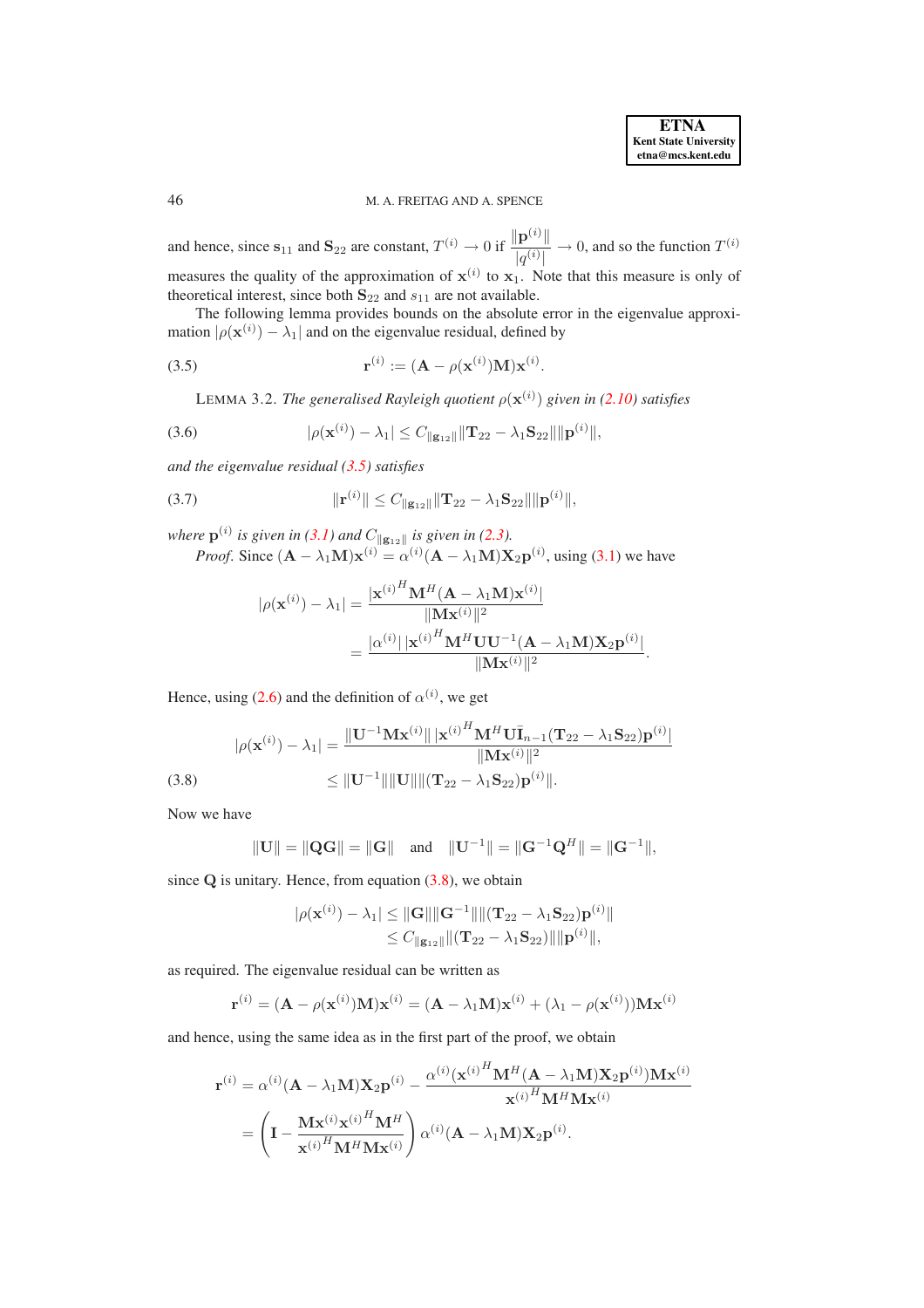This yields  $\|\mathbf{r}^{(i)}\| \leq \alpha^{(i)} \|(\mathbf{A} - \lambda_1 \mathbf{M}) \mathbf{X}_2 \mathbf{p}^{(i)} \|$  and proceeding as in the first part of the proof gives the required result.

Lemma [3.2](#page-6-2) shows that the generalised Rayleigh quotient  $\rho(\mathbf{x}^{(i)})$  defined by [\(2.10\)](#page-4-5) converges linearly in  $\|\mathbf{p}^{(i)}\|$  to  $\lambda_1$  and the eigenvalue residual  $\mathbf{r}^{(i)}$  converges linearly in  $\|\mathbf{p}^{(i)}\|$  to zero. This observation leads to more practical measures of convergence than the generalised tangent  $T^{(i)}$ , which is only of theoretical nature. Nonetheless, one must recognise the limitations of this approach: if  $C_{\|\mathbf{g}_{12}\|}$  is large, then the error in the generalised Rayleigh quotient and the residual may be large, even if  $\|\mathbf{p}^{(i)}\|$  is small.

The lemma in the following subsection provides a bound on the generalised tangent  $T^{(i)}$ after one step of inexact inverse iteration, and is a generalisation of Lemma 3.1 proved in [\[3\]](#page-23-4) for a diagonalisable problem with symmetric positive definite M.

<span id="page-7-0"></span>**3.2. A one step bound.** In this subsection we provide the main lemma used in the convergence theory for inexact inverse iteration. Let the sought eigenvalue  $\lambda_1$  be simple, finite and well separated. Furthermore let the starting vector  $x^{(0)}$  be neither the solution  $x_1$  itself, that is,  $p^{(0)} \neq 0$ , nor deficient in the sought eigendirection, that is,  $q^{(0)} \neq 0$ . (This is the same as assuming that  $0 < ||S_{22}p^{(i)}|| < 1$ .) We have the following lemma.

<span id="page-7-4"></span>LEMMA 3.3. Let the generalised eigenproblem  $Ax = \lambda Mx$  have a simple finite eigen*pair*  $(\lambda_1, \mathbf{x}_1)$  *and let* [\(3.1\)](#page-4-4) *hold for the approximate eigenpair. Assume the shift satisfies*  $\sigma^{(i)} \notin \lambda(\mathbf{T}_{22}, \mathbf{S}_{22})$ *. Further let* 

$$
\mathbf{Mx}^{(i)} - (\mathbf{A} - \sigma^{(i)}\mathbf{M})\mathbf{y}^{(i)} = \mathbf{d}^{(i)},
$$

 $with \|\mathbf{d}^{(i)}\| \leq \tau^{(i)}\|\mathbf{Mx}^{(i)}\|$  *in Algorithm* [3.1](#page-4-1) *and* 

<span id="page-7-3"></span>(3.9) 
$$
\tau^{(i)} < \beta \alpha^{(i)} \frac{|s_{11} q^{(i)}|}{\|\mathbf{u}_1\| \|\mathbf{M} \mathbf{x}^{(i)}\|},
$$

*with*  $\beta \in (0, 1)$ *. Then* 

$$
(3.10) \tT^{(i+1)} = \frac{\|\mathbf{S}_{22}\mathbf{p}^{(i+1)}\|}{|s_{11}q^{(i+1)}|} \le \frac{|\lambda_1 - \sigma^{(i)}|\|\mathbf{S}_{22}\|}{\|(T_{22} - \sigma^{(i)}\mathbf{S}_{22})^{-1}\|^{-1}} \frac{\left(\|\alpha^{(i)}\mathbf{S}_{22}\mathbf{p}^{(i)}\| + \|\mathbf{d}^{(i)}\|\right)}{(1-\beta)|\alpha^{(i)}s_{11}q^{(i)}|}.
$$

*Proof*. Using

$$
(\mathbf{A} - \sigma^{(i)}\mathbf{M})\mathbf{y}^{(i)} = \mathbf{M}\mathbf{x}^{(i)} - \mathbf{d}^{(i)} \quad \text{and} \quad \mathbf{x}^{(i+1)} = \frac{\mathbf{y}^{(i)}}{\phi(\mathbf{y}^{(i)})}
$$

from Algorithm [3.1](#page-4-1) together with the splitting [\(3.1\)](#page-4-4) for  $x^{(i)}$  and  $x^{(i+1)}$  we obtain

<span id="page-7-1"></span>(3.11) 
$$
\phi(\mathbf{y}^{(i)})(\mathbf{A} - \sigma^{(i)}\mathbf{M})(\alpha^{(i+1)}\mathbf{x}_1 q^{(i+1)} + \alpha^{(i+1)}\mathbf{X}_2 \mathbf{p}^{(i+1)}) = \mathbf{M}(\alpha^{(i)}\mathbf{x}_1 q^{(i)} + \alpha^{(i)}\mathbf{X}_2 \mathbf{p}^{(i)}) - \mathbf{d}^{(i)}.
$$

Using  $(2.6)$  we get that

$$
\mathbf{U}^{-1}(\mathbf{A} - \sigma^{(i)}\mathbf{M})\mathbf{x}_1 = (t_{11} - \sigma^{(i)}s_{11})\mathbf{e}_1,
$$
  

$$
\mathbf{U}^{-1}(\mathbf{A} - \sigma^{(i)}\mathbf{M})\mathbf{X}_2 = \begin{bmatrix} \mathbf{0} \\ \mathbf{T}_{22} - \sigma^{(i)}\mathbf{S}_{22} \end{bmatrix} = \bar{\mathbf{I}}_{n-1}(\mathbf{T}_{22} - \sigma^{(i)}\mathbf{S}_{22}),
$$

where  $\bar{I}_{n-1}$  is defined in [\(3.2\)](#page-5-2). Thus, multiplying [\(3.11\)](#page-7-1) by U<sup>-1</sup> from the left we obtain

<span id="page-7-2"></span>(3.12) 
$$
\phi(\mathbf{y}^{(i)}) \left( \alpha^{(i+1)}(t_{11} - \sigma^{(i)} s_{11}) q^{(i+1)} \mathbf{e}_1 + \alpha^{(i+1)} \overline{\mathbf{I}}_{n-1} (\mathbf{T}_{22} - \sigma^{(i)} \mathbf{S}_{22}) \mathbf{p}^{(i+1)} \right) = \alpha^{(i)} s_{11} q^{(i)} \mathbf{e}_1 + \alpha^{(i)} \overline{\mathbf{I}}_{n-1} \mathbf{S}_{22} \mathbf{p}^{(i)} - \mathbf{U}^{-1} \mathbf{d}^{(i)}.
$$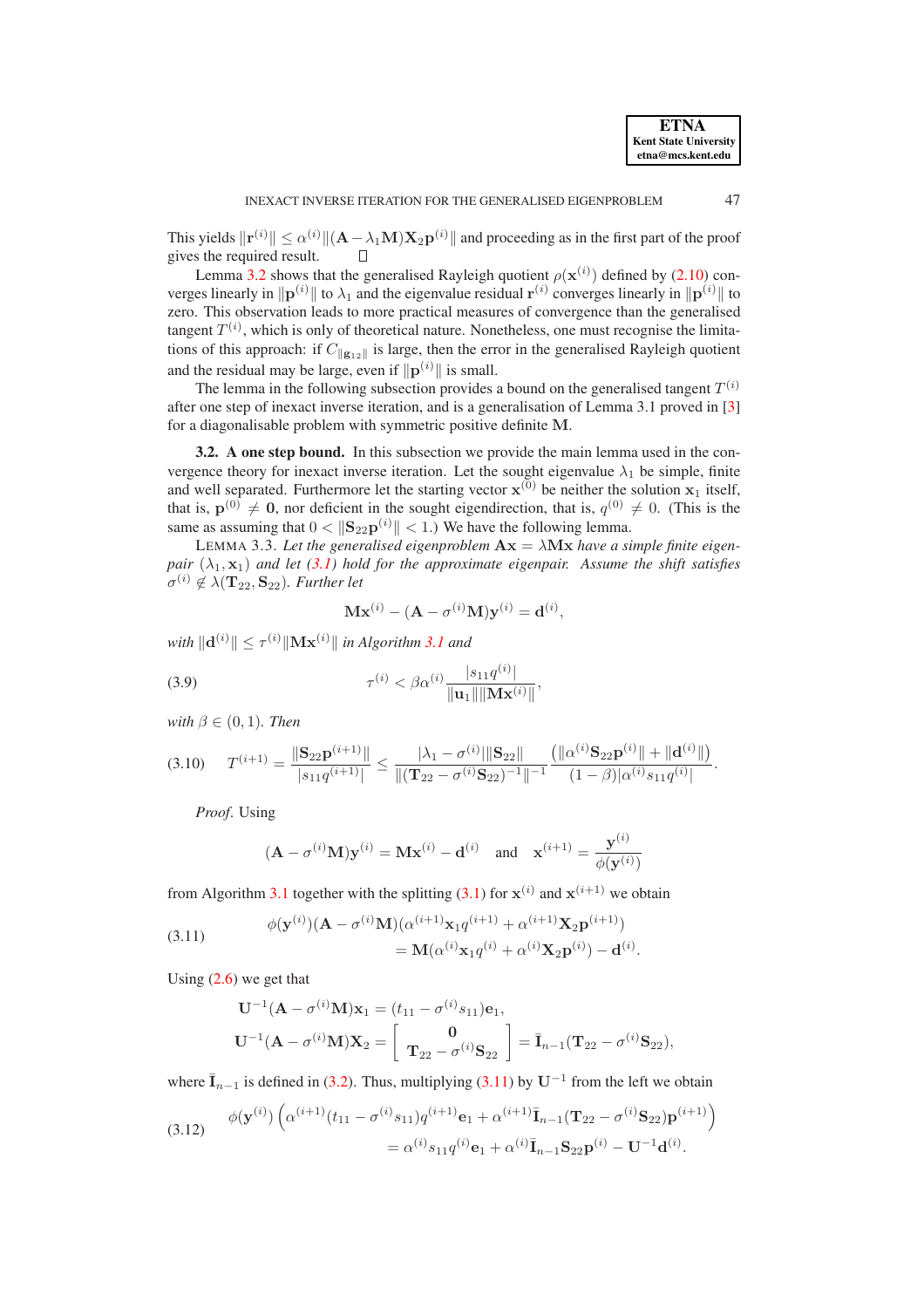# 48 M. A. FREITAG AND A. SPENCE

Multiplying [\(3.12\)](#page-7-2) by  $e_1^H$  and  $\bar{I}_{n-1}^H$  from the left we split (3.12) into two equations, namely,

$$
\phi(\mathbf{y}^{(i)})\alpha^{(i+1)}(t_{11}-\sigma^{(i)}s_{11})q^{(i+1)}=\alpha^{(i)}s_{11}q^{(i)}-\mathbf{e}_1^H\mathbf{U}^{-1}\mathbf{d}^{(i)}
$$

in the direction of  $e_1$  and

$$
\phi(\mathbf{y}^{(i)})\alpha^{(i+1)}(\mathbf{T}_{22} - \sigma^{(i)}\mathbf{S}_{22})\mathbf{p}^{(i+1)} = \alpha^{(i)}\mathbf{S}_{22}\mathbf{p}^{(i)} - \bar{\mathbf{I}}_{n-1}^H \mathbf{U}^{-1}\mathbf{d}^{(i)}
$$

in span $\{e_1\}^{\perp}$ . With the left eigenvector  $\mathbf{u}_1^H = e_1^H \mathbf{U}^{-1}$  and the left invariant subspace  $\mathbf{U}_2^H := \begin{bmatrix} \mathbf{e}_2 & \dots & \mathbf{e}_n \end{bmatrix}^H \mathbf{U}^{-1}$ , and assuming that  $\sigma^{(i)}$  is not an eigenvalue of  $(\mathbf{T}_{22}, \mathbf{S}_{22})$ , as well as  $s_{11} \neq 0$ , we get

$$
\label{eq:20} \begin{aligned} T^{(i+1)} &= \frac{\|\mathbf{S}_{22}\mathbf{p}^{(i+1)}\|}{|s_{11}q^{(i+1)}|} \\ & \leq \frac{|\lambda_1 - \sigma^{(i)}|\|\mathbf{S}_{22}\|\|(\mathbf{T}_{22} - \sigma^{(i)}\mathbf{S}_{22})^{-1}\|\left(\|\boldsymbol{\alpha}^{(i)}\mathbf{S}_{22}\mathbf{p}^{(i)}\| + \|\mathbf{U}_2^H\mathbf{d}^{(i)}\|\right)}{|\boldsymbol{\alpha}^{(i)}s_{11}q^{(i)}| - |\mathbf{u}_1^H\mathbf{d}^{(i)}|}. \end{aligned}
$$

Using  $(3.9)$  we obtain

<span id="page-8-0"></span>
$$
(3.13) \ T^{(i+1)} = \frac{\|\mathbf{S}_{22}\mathbf{p}^{(i+1)}\|}{|s_{11}q^{(i+1)}|} \leq \frac{|\lambda_1 - \sigma^{(i)}|\|\mathbf{S}_{22}\|}{\|(\mathbf{T}_{22} - \sigma^{(i)}\mathbf{S}_{22})^{-1}\|^{-1}} \frac{\left(\|\alpha^{(i)}\mathbf{S}_{22}\mathbf{p}^{(i)}\| + \|\mathbf{U}_{2}^H\mathbf{d}^{(i)}\|\right)}{(1-\beta)|\alpha^{(i)}s_{11}q^{(i)}}.
$$

Now  $\|\mathbf{U}_2\| = 1$ , since, using equation [\(2.6\)](#page-3-1) we may write

$$
\mathbf{U}_2^H=\bar{\mathbf{I}}_{n-1}^H\mathbf{U}^{-1}=\bar{\mathbf{I}}_{n-1}^H\mathbf{G}^{-1}\mathbf{Q}^H,
$$

and with the special form of G (see Lemma [2.3\)](#page-2-5) we obtain

$$
\mathbf{U}_2^H = \overline{\mathbf{I}}_{n-1}^H \mathbf{U}^{-1} = \overline{\mathbf{I}}_{n-1}^H \left[ \begin{array}{cc} 1 & -\mathbf{g}_{12}^H \\ \mathbf{0} & \mathbf{I}_{n-1} \end{array} \right] \mathbf{Q}^H = \left[ \begin{array}{cc} \mathbf{0} & \mathbf{I}_{n-1} \end{array} \right] \mathbf{Q}^H.
$$

Since  $\mathbf{Q}^H$  is unitary we have  $\|\mathbf{U}_2^H\|=1$ . Hence,

 $\Box$ 

<span id="page-8-1"></span>
$$
(3.14) \t T^{(i+1)} = \frac{\|\mathbf{S}_{22}\mathbf{p}^{(i+1)}\|}{|s_{11}q^{(i+1)}|} \le \frac{|\lambda_1 - \sigma^{(i)}|\|\mathbf{S}_{22}\|}{\|(\mathbf{T}_{22} - \sigma^{(i)}\mathbf{S}_{22})^{-1}\|^{-1}} \frac{\left(\|\alpha^{(i)}\mathbf{S}_{22}\mathbf{p}^{(i)}\| + \|\mathbf{d}^{(i)}\|\right)}{(1-\beta)|\alpha^{(i)}s_{11}q^{(i)}|},
$$

as required.

This bound is a significant improvement over the corresponding results in [\[8,](#page-23-2) Lemma 2.2] and [\[3,](#page-23-4) Lemma 3.1] which have a bound involving the norm of the unknown eigenvector basis matrix. This matrix may be arbitrarily ill-conditioned, and hence may result in an unnecessarily severe restriction on the solve tolerance in the later theory.

Condition [\(3.9\)](#page-7-3) asks that  $\tau^{(i)}$  is small enough and bounded in terms of  $|\alpha^{(i)}s_{11}q^{(i)}|$ , which can be considered as a generalised cosine. In practice this means that if the eigenvector approximation  $\mathbf{x}^{(i)}$  is coarse,  $|s_{11}q^{(i)}|$  is close to zero and hence  $\tau^{(i)}$  has to be chosen small enough.

Note that in the case of  $\tau^{(i)} = 0$ , that is, we solve the inner system exactly, we have  $\beta = 0$  as well as  $\mathbf{d}^{(i)} = \mathbf{0}$  and hence

$$
T^{(i+1)} \le \frac{|\lambda_1 - \sigma^{(i)}| \|\mathbf{S}_{22}\|}{\|(\mathbf{T}_{22} - \sigma^{(i)} \mathbf{S}_{22})^{-1}\|^{-1}} T^{(i)}.
$$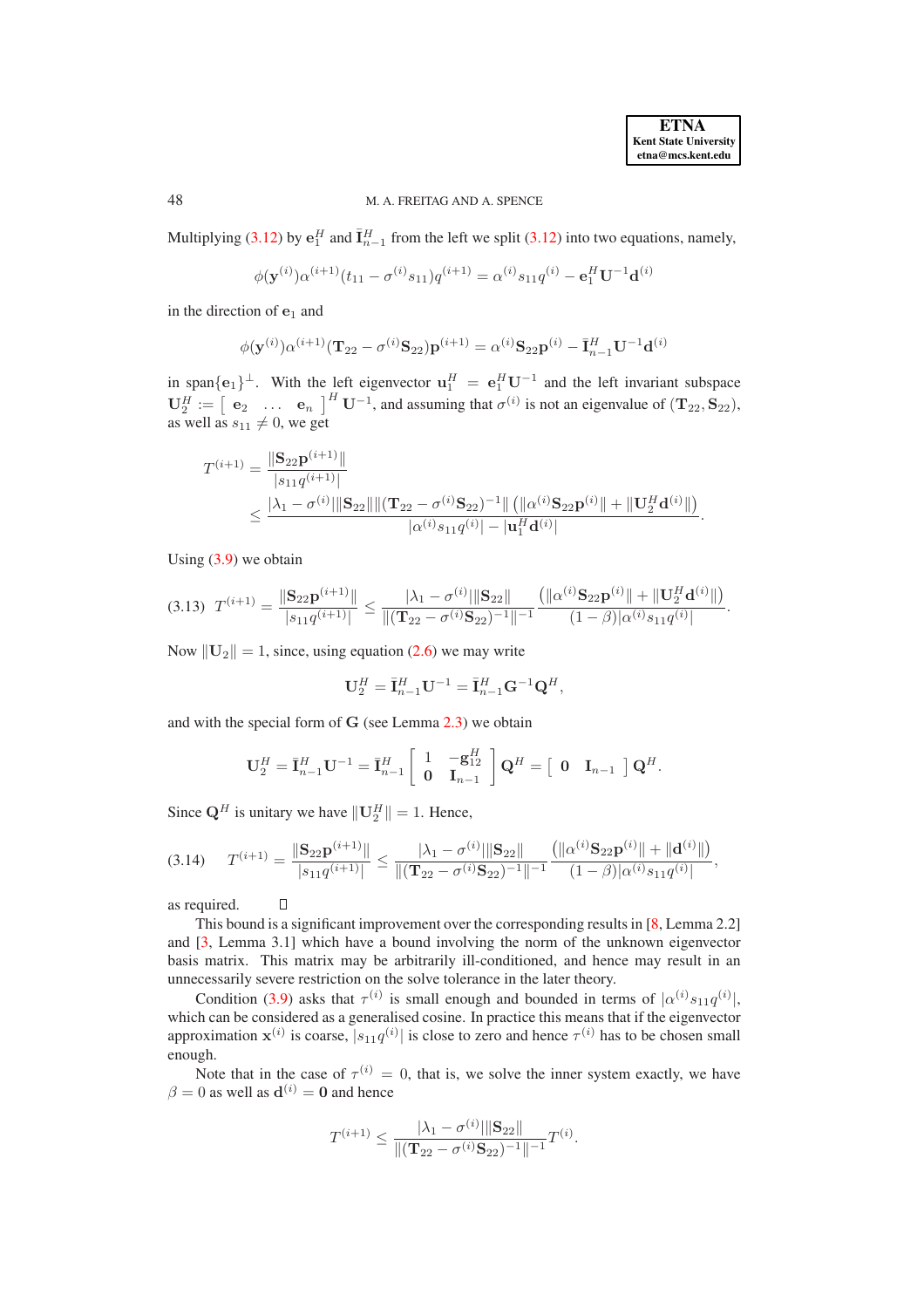As in [\[28\]](#page-24-12), we introduce the function  $\text{sep}(\lambda_1, (\mathbf{T}_{22}, \mathbf{S}_{22}))$ , which measures the separation of the sought simple eigenvalue  $\lambda_1$  from the eigenvalues  $\lambda(\mathbf{T}_{22}, \mathbf{S}_{22})$ , as follows,

<span id="page-9-3"></span>(3.15) 
$$
\text{sep}(\lambda_1, (\mathbf{T}_{22}, \mathbf{S}_{22})) := \inf_{\|\mathbf{a}\|=1} \|(\mathbf{T}_{22} - \lambda_1 \mathbf{S}_{22})\mathbf{a}\|
$$

$$
= \begin{cases} ||(\mathbf{T}_{22} - \lambda_1 \mathbf{S}_{22})^{-1}||^{-1}, & \lambda_1 \notin \lambda(\mathbf{T}_{22}, \mathbf{S}_{22}) \\ 0, & \lambda_1 \in \lambda(\mathbf{T}_{22}, \mathbf{S}_{22}) \end{cases}.
$$

Using this definition we get

$$
sep(\sigma^{(i)}, (\mathbf{T}_{22}, \mathbf{S}_{22})) = \inf_{\|\mathbf{a}\|=1} \|(\mathbf{T}_{22} - \sigma^{(i)}\mathbf{S}_{22})\mathbf{a}\|
$$
  
 
$$
\geq sep(\lambda_1, (\mathbf{T}_{22}, \mathbf{S}_{22})) - |\lambda_1 - \sigma^{(i)}|\|\mathbf{S}_{22}\|,
$$

and also

$$
T^{(i+1)} \le \frac{|\lambda_1 - \sigma^{(i)}||\mathbf{S}_{22}||}{\operatorname{sep}(\sigma^{(i)}, (\mathbf{T}_{22}, \mathbf{S}_{22}))} T^{(i)}
$$

for the case of exact solves. Since  $\text{sep}(\sigma^{(i)}, (\mathbf{T}_{22}, \mathbf{S}_{22}))$  is a measure for the separation of the shift  $\sigma^{(i)}$  from the rest of the spectrum, this means that the convergence rate depends on the ratio  $\frac{|\lambda_1 - \sigma^{(i)}| \|\mathbf{S}_{22} \|}{\sqrt{(\mathbf{S} - \mathbf{S})^2}}$  $\frac{\log(\sigma^{(i)}, (\mathbf{T}_{22}, \mathbf{S}_{22}))}{\text{sep}(\sigma^{(i)}, (\mathbf{T}_{22}, \mathbf{S}_{22}))}$ . For diagonalisable systems, where  $\mathbf{T}_{22}$  is diagonal and  $\mathbf{S}_{22} = \mathbf{I}_{n-1}$ , this ratio becomes  $\frac{|\lambda_1 - \sigma^{(i)}|}{|\lambda_1 - \sigma^{(i)}|}$  $|\lambda_2 - \sigma^{(i)}|$ , the familiar ratio obtained for inverse iteration. In the next subsection we give the convergence rate for inexact inverse iteration for certain choices of the shift and the solve tolerance, using Lemma [3.3.](#page-7-4)

<span id="page-9-0"></span>**3.3. Convergence rate for inexact inverse iteration.** Assume that the shift  $\sigma^{(i)}$  in Algorithm [3.1](#page-4-1) satisfies

<span id="page-9-1"></span>(3.16) 
$$
|\lambda_1 - \sigma^{(i)}| < \frac{\text{sep}(\lambda_1, (\mathbf{T}_{22}, \mathbf{S}_{22}))}{2||\mathbf{S}_{22}||},
$$

that is,  $\sigma^{(i)}$  is close to  $\lambda_1$  and certainly closer to  $\lambda_1$  than to any other eigenvalue. Then, using  $(3.16)$ , for the first factor on the right hand side of  $(3.13)$ ,

$$
\frac{|\lambda_1 - \sigma^{(i)}||\mathbf{S}_{22}||}{\|(\mathbf{T}_{22} - \sigma^{(i)}\mathbf{S}_{22})^{-1}\|^{-1}} \le \frac{|\lambda_1 - \sigma^{(i)}||\mathbf{S}_{22}||}{\operatorname{sep}(\lambda_1, (\mathbf{T}_{22}, \mathbf{S}_{22})) - |\lambda_1 - \sigma^{(i)}||\mathbf{S}_{22}||} < \frac{|\lambda_1 - \sigma^{(i)}||\mathbf{S}_{22}||}{|\lambda_1 - \sigma^{(i)}||\mathbf{S}_{22}||} = 1
$$

holds. Note that for diagonalisable systems with  $S_{22} = I_{n-1}$  condition [\(3.16\)](#page-9-1) becomes  $|\lambda_1 - \sigma^{(i)}| < \frac{1}{2}$  $\frac{1}{2}|\lambda_2 - \lambda_1|$ , where  $|\lambda_2 - \lambda_1| = \min_{j \neq 1} |\lambda_j - \lambda_1|$  and hence  $|\lambda_1 - \sigma^{(i)}|$  <  $|\lambda_2 - \sigma^{(i)}|$ , a familiar condition for the choice of the shift.

Using Lemma [3.3](#page-7-4) we can prove convergence results for variable and fixed shifts  $\sigma^{(i)}$  and for different choices of the tolerances  $\tau^{(i)}$ .

<span id="page-9-2"></span>THEOREM 3.4 (Convergence of Algorithm [3.1\)](#page-4-1). *Let [\(1.1\)](#page-0-0) be a generalised eigenproblem* and consider the application of Algorithm [3.1](#page-4-1) to find a simple eigenvalue  $\lambda_1$  with corresponding right eigenvector  $\mathbf{x}_1$ *. Let the assumptions of Lemma [3.3](#page-7-4) hold and let*  $0 < ||\mathbf{S}_{22} \mathbf{p}^{(0)}|| < 1$ *, that is,* x (0) *is neither the solution itself nor deficient in the sought eigendirection.*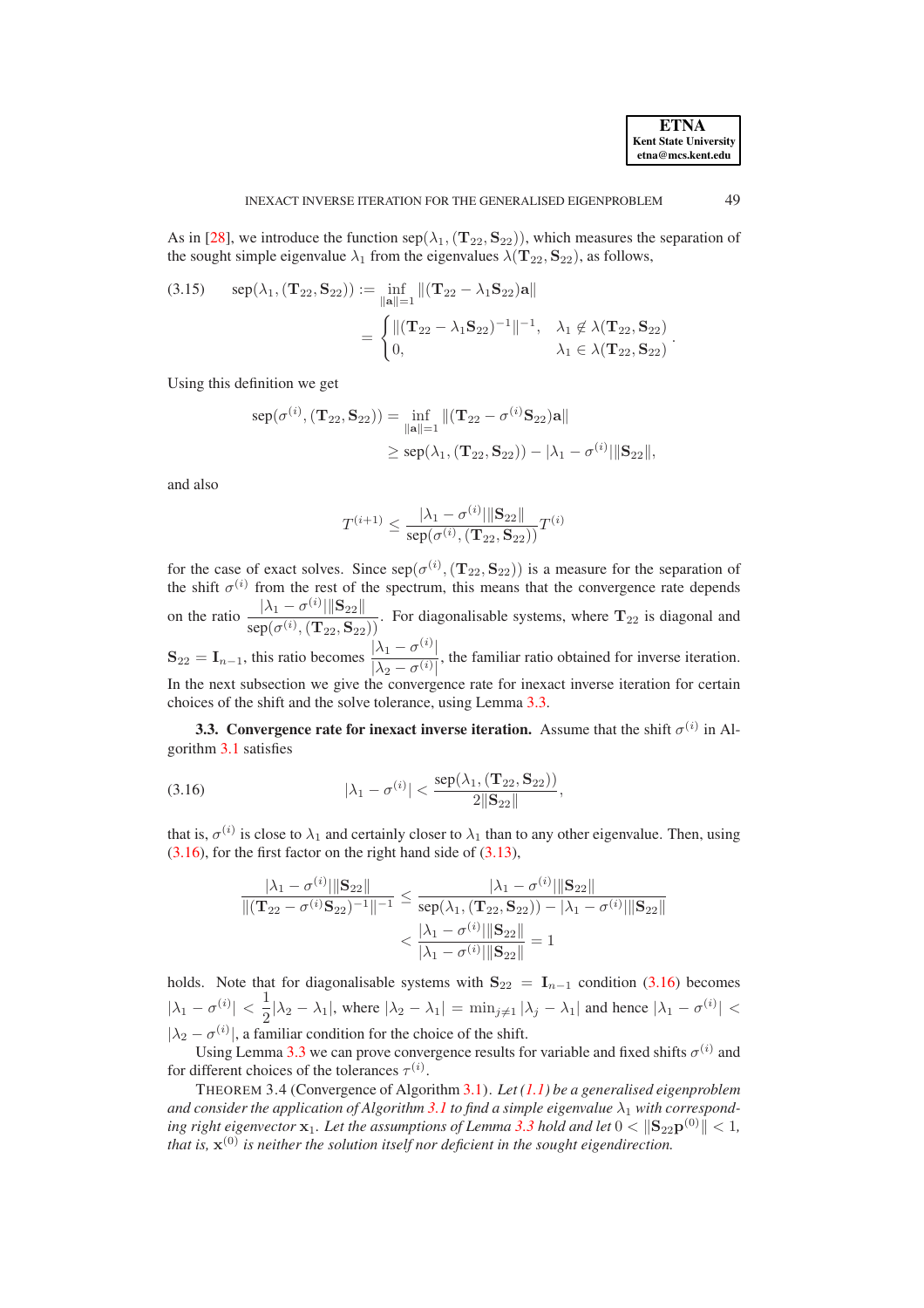*1.* Assume  $\sigma^{(i)}$  also satisfies

<span id="page-10-0"></span>(3.17) 
$$
|\lambda_1 - \sigma^{(i)}| < \frac{sep(\lambda_1, (\mathbf{T}_{22}, \mathbf{S}_{22}))}{2||\mathbf{S}_{22}||} ||\mathbf{S}_{22} \mathbf{p}^{(i)}||
$$

 $\| \mathbf{d}^{(i)} \| \leq \tau^{(i)} \| \mathbf{M} \mathbf{x}^{(i)} \|$ , where  $\tau^{(i)} < \frac{\alpha^{(i)}}{\| \mathbf{M} \mathbf{x}^{(i)} \|}$  $\frac{\alpha^{(1)}}{\|\mathbf{M} \mathbf{x}^{(i)}\| \|\mathbf{u}_1\|} \beta |s_{11}q^{(i)}|$  with  $0 \le 2\beta <$ 

 $1 - T^{(0)}$ . Then Algorithm [3.1](#page-4-1) converges linearly, that is,

$$
T^{(i+1)} \le \left(\frac{T^{(0)} + \beta}{1 - \beta}\right) T^{(i)} \le \left(\frac{T^{(0)} + \beta}{1 - \beta}\right)^{i+1} T^{(0)}.
$$

*If, in addition,*  $\tau^{(i)} < \alpha^{(i)} \eta \|\mathbf{S}_{22} \mathbf{p}^{(i)}\| / \|\mathbf{M} \mathbf{x}^{(i)}\|$  *for some constant*  $\eta > 0$ *, then the convergence is quadratic, that is,*  $T^{(i+1)} \leq qT^{(i)^2}$  for some  $q > 0$ , and for large *enough* i*.*

2. If  $\tau^{(i)} < \alpha^{(i)} \eta \|\mathbf{S}_{22} \mathbf{p}^{(i)}\| / \|\mathbf{M} \mathbf{x}^{(i)}\|$  for some positive constant  $\eta$  and furthermore

<span id="page-10-1"></span>(3.18) 
$$
|\lambda_1 - \sigma^{(i)}| < \frac{1 - \beta}{2 - \beta + \eta + \delta} \frac{sep(\lambda_1, (T_{22}, S_{22}))}{\|S_{22}\|},
$$

*where*  $\delta > 0$ *, then Algorithm [3.1](#page-4-1) converges linearly, that is,* 

$$
T^{(i+1)} \leq q T^{(i)} \leq q^{i+1} T^{(0)}
$$

*for some constant*  $q < 1$ *, and for large enough i. Proof*.

1. If [\(3.17\)](#page-10-0) holds, then

$$
\frac{|\lambda_1 - \sigma^{(i)}| \|\mathbf{S}_{22}\|}{\|(\mathbf{T}_{22} - \sigma^{(i)}\mathbf{S}_{22})^{-1}\|^{-1}} < \frac{|\lambda_1 - \sigma^{(i)}| \|\mathbf{S}_{22}\| \|\mathbf{S}_{22}\mathbf{p}^{(i)}\|}{2|\lambda_1 - \sigma^{(i)}|\|\mathbf{S}_{22}\| - |\lambda_1 - \sigma^{(i)}|\|\mathbf{S}_{22}\|\|\mathbf{S}_{22}\mathbf{p}^{(i)}\|} \leq \|\mathbf{S}_{22}\mathbf{p}^{(i)}\|,
$$

since  $||S_{22}p^{(i)}|| < 1$ . Thus, from [\(3.14\)](#page-8-1),

$$
T^{(i+1)} \leq ||\mathbf{S}_{22}\mathbf{p}^{(i)}|| \frac{||\alpha^{(i)}\mathbf{S}_{22}\mathbf{p}^{(i)}|| + \tau^{(i)} ||\mathbf{M}\mathbf{x}^{(i)}||}{(1-\beta)|\alpha^{(i)}s_{11}q^{(i)}|}
$$
  

$$
\leq ||\mathbf{S}_{22}\mathbf{p}^{(i)}|| \frac{||\mathbf{S}_{22}\mathbf{p}^{(i)}|| + \beta}{(1-\beta)|s_{11}q^{(i)}|},
$$

where we have used  $\frac{\tau^{(i)}\|\mathbf{M}\mathbf{x}^{(i)}\|}{\tau^{(i)}}$  $\frac{\Vert\mathbf{M}\mathbf{x}^{(i)}\Vert}{\alpha^{(i)}}\leq\frac{\beta\vert s_{11}q^{(i)}\vert}{\Vert\mathbf{u}_1\Vert}$  $\frac{\|S_1\|q^{(i)}}{\|u_1\|} \leq \beta$ . Now  $\|\mathbf{S}_{22}\mathbf{p}^{(i)}\| \leq T^{(i)}$  gives  $T^{(i+1)} \leq T^{(i)} \frac{T^{(i)} + \beta}{1 - \beta}$  $\frac{1-\beta}{1-\beta}$ ,

which yields linear convergence by induction, if  $T^{(0)} < 1 - 2\beta$ . Quadratic convergence follows for large enough i and for  $\tau^{(i)}$  linearly decreasing in  $\|\mathbf{S}_{22}\mathbf{p}^{(i)}\|$ , since

$$
T^{(i+1)} \leq ||\mathbf{S}_{22}\mathbf{p}^{(i)}|| \frac{||\alpha^{(i)}\mathbf{S}_{22}\mathbf{p}^{(i)}|| + \tau^{(i)}||\mathbf{M}\mathbf{x}^{(i)}||}{(1-\beta)|\alpha^{(i)}s_{11}q^{(i)}|}
$$
  
\n
$$
\leq ||\mathbf{S}_{22}\mathbf{p}^{(i)}|| \frac{||\mathbf{S}_{22}\mathbf{p}^{(i)}|| + \eta ||\mathbf{S}_{22}\mathbf{p}^{(i)}||}{(1-\beta)|s_{11}q^{(i)}|}
$$
  
\n
$$
= \frac{||\mathbf{S}_{22}\mathbf{p}^{(i)}||}{|s_{11}q^{(i)}|} \frac{||\mathbf{S}_{22}\mathbf{p}^{(i)}||(1+\eta)}{(1-\beta)|s_{11}q^{(i)}|} = qT^{(i)^2},
$$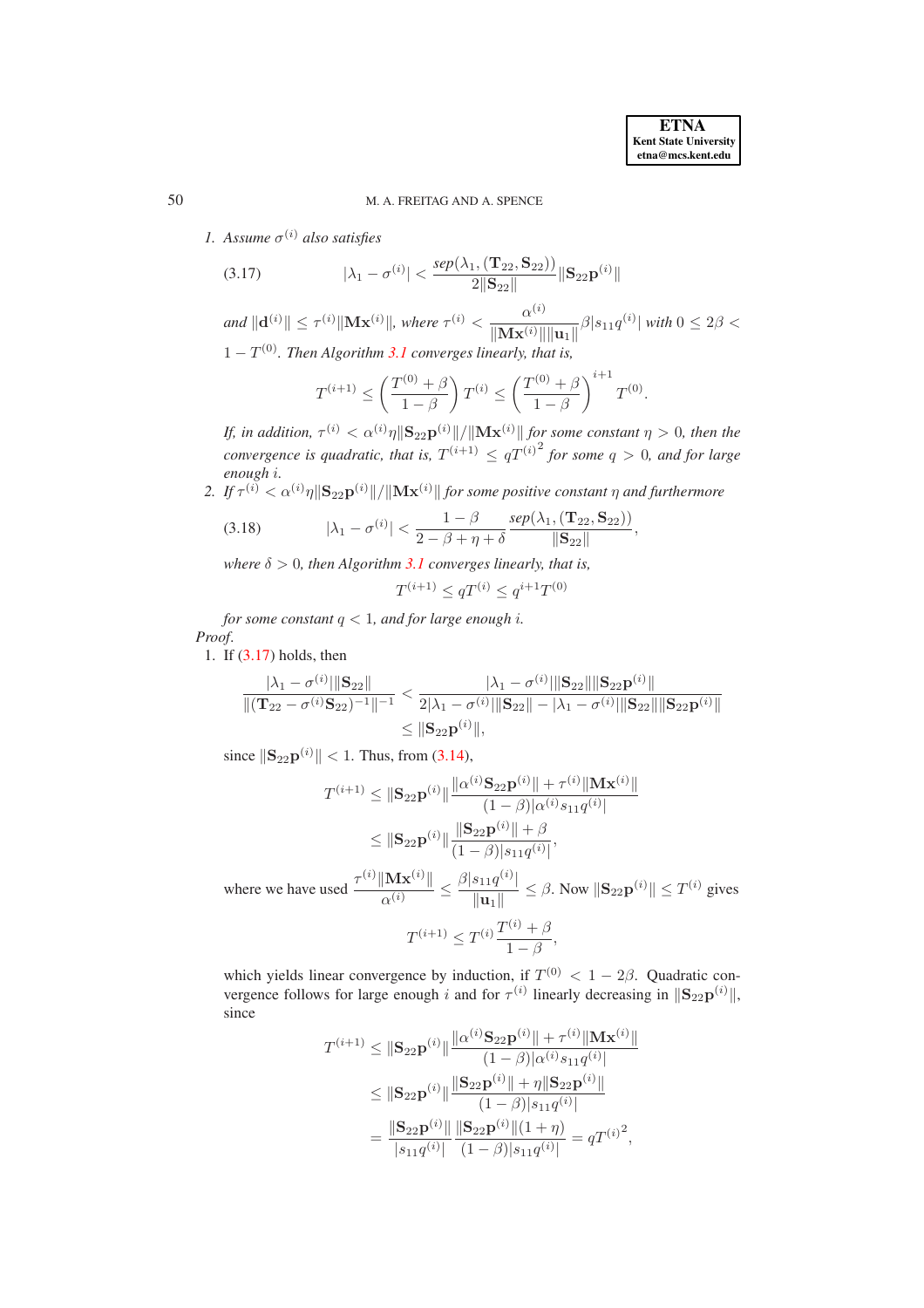for  $q = (1 + \eta)/(1 - \beta)$ . We have used  $|s_{11}q^{(i)}| < 1$ . 2. If [\(3.18\)](#page-10-1) holds, then

$$
\frac{|\lambda_1 - \sigma^{(i)}||\mathbf{S}_{22}||}{\|(\mathbf{T}_{22} - \sigma^{(i)}\mathbf{S}_{22})^{-1}\|^{-1}} \le \frac{|\lambda_1 - \sigma^{(i)}||\mathbf{S}_{22}||}{\operatorname{sep}(\lambda_1, (\mathbf{T}_{22}, \mathbf{S}_{22})) - |\lambda_1 - \sigma^{(i)}||\mathbf{S}_{22}||}
$$
  

$$
< \frac{|\lambda_1 - \sigma^{(i)}||\mathbf{S}_{22}||(1 - \beta)}{((2 - \beta + \eta + \delta) - (1 - \beta))|\lambda_1 - \sigma^{(i)}||\mathbf{S}_{22}||}
$$
  

$$
= \frac{1 - \beta}{1 + \eta + \delta} < 1.
$$

Further, if  $\tau^{(i)} < \alpha^{(i)} \eta \|\mathbf{S}_{22} \mathbf{p}^{(i)}\| / \|\mathbf{M} \mathbf{x}^{(i)}\|$  in [\(3.14\)](#page-8-1), then (with the results from the first part of the proof)

$$
T^{(i+1)} < \frac{1-\beta}{1+\eta+\delta} \frac{1+\eta}{1-\beta} T^{(i)} = \frac{1+\eta}{1+\eta+\delta} T^{(i)},
$$

and hence  $T^{(i+1)} \leq qT^{(i)}$  holds with  $q = (1 + \eta)/(1 + \eta + \delta) < 1$ . Thus we have proved Theorem [3.4.](#page-9-2)

Note that if  $\beta$  is chosen close to zero, that is, more accurate solves are used for the inner iteration (see [\(3.9\)](#page-7-3)), then according to Theorem [3.4,](#page-9-2) which requires  $\beta < (1 - T^{(0)})/2$ ,  $T^{(0)}$ is allowed to be close to one, and hence the initial eigenvector approximation is allowed to be coarse. In contrast, for a larger value of  $\beta$ , which allows the solve tolerance  $\tau^{(i)}$  to be larger, we require that  $T^{(0)}$  is very small and hence the initial eigenvector approximation  $x^{(0)}$  has to be very close to the sought eigenvector. Also, note that  $\|\mathbf{u}_1\| = 1 + \|\mathbf{g}_{12}\|$ , so that if  $\|\mathbf{g}_{12}\|$  is large, then  $\|u_1\|$  is large and the solve tolerance satisfying [\(3.9\)](#page-7-3) may be small. Note also that condition [\(3.9\)](#page-7-3) is the same condition as  $\tau^{(i)} < \beta |\mathbf{u}_{1}^{H} \mathbf{M} \mathbf{x}^{(i)}| / ||\mathbf{u}_{1}||$  in Lemma 3.1 of [\[3\]](#page-23-4).

<span id="page-11-0"></span>REMARK 3.5. One way of choosing  $\tau^{(i)} < \alpha^{(i)} \eta \|\mathbf{S}_{22} \mathbf{p}^{(i)}\| / \|\mathbf{M} \mathbf{x}^{(i)}\|$  is to use

$$
\tau^{(i)} = C \|\mathbf{r}^{(i)}\|,
$$

<span id="page-11-1"></span>where  $\mathbf{r}^{(i)}$  is the eigenvalue residual which is given by [\(3.5\)](#page-6-0) and satisfies  $\|\mathbf{r}^{(i)}\| := \mathcal{O}(\|\mathbf{p}^{(i)}\|),$ and  $\mathcal C$  is a small enough constant.

REMARK 3.6. We point out two shift strategies:

- *Fixed shift*: With a decreasing tolerance  $\tau^{(i)} = C_1 ||\mathbf{r}^{(i)}||$  for small enough  $\tau^{(0)}$  and  $C_1$  the second case in Theorem [3.4](#page-9-2) arises. If the shift satisfies  $(3.18)$ , that is, the shift is close enough to the sought eigenvalue, then Algorithm [3.1](#page-4-1) exhibits linear convergence.
- *Rayleigh quotient shift*: A generalised Rayleigh quotient shift  $\sigma^{(i)} = \rho(\mathbf{x}^{(i)})$  chosen as in [\(2.9\)](#page-3-5) satisfies (see [\(3.6\)](#page-6-3))  $|\sigma^{(i)} - \lambda_1| = C_2 ||\mathbf{p}^{(i)}||$  for some constant  $C_2$ . Hence, for small enough  $C_2$  it will also satisfy  $(3.17)$ . Therefore, with a decreasing tolerance  $\tau^{(i)} = C_1 ||\mathbf{r}^{(i)}||$  quadratic convergence is achieved for small enough  $\tau^{(0)}$ .

Finally we would like to discuss the application of Theorem [3.4](#page-9-2) to the case of positive definite M and diagonalisable  $M^{-1}Ax = \lambda x$ ; see [\[3\]](#page-23-4). In this case S is the identity matrix, and  $T$  can be represented by a diagonal matrix. Condition  $(3.17)$  then becomes

$$
|\lambda_1 - \sigma^{(i)}| < \frac{|\lambda_1 - \lambda_2|}{2} \|\mathbf{p}^{(i)}\|,
$$

which is the same condition as that in [\[3\]](#page-23-4).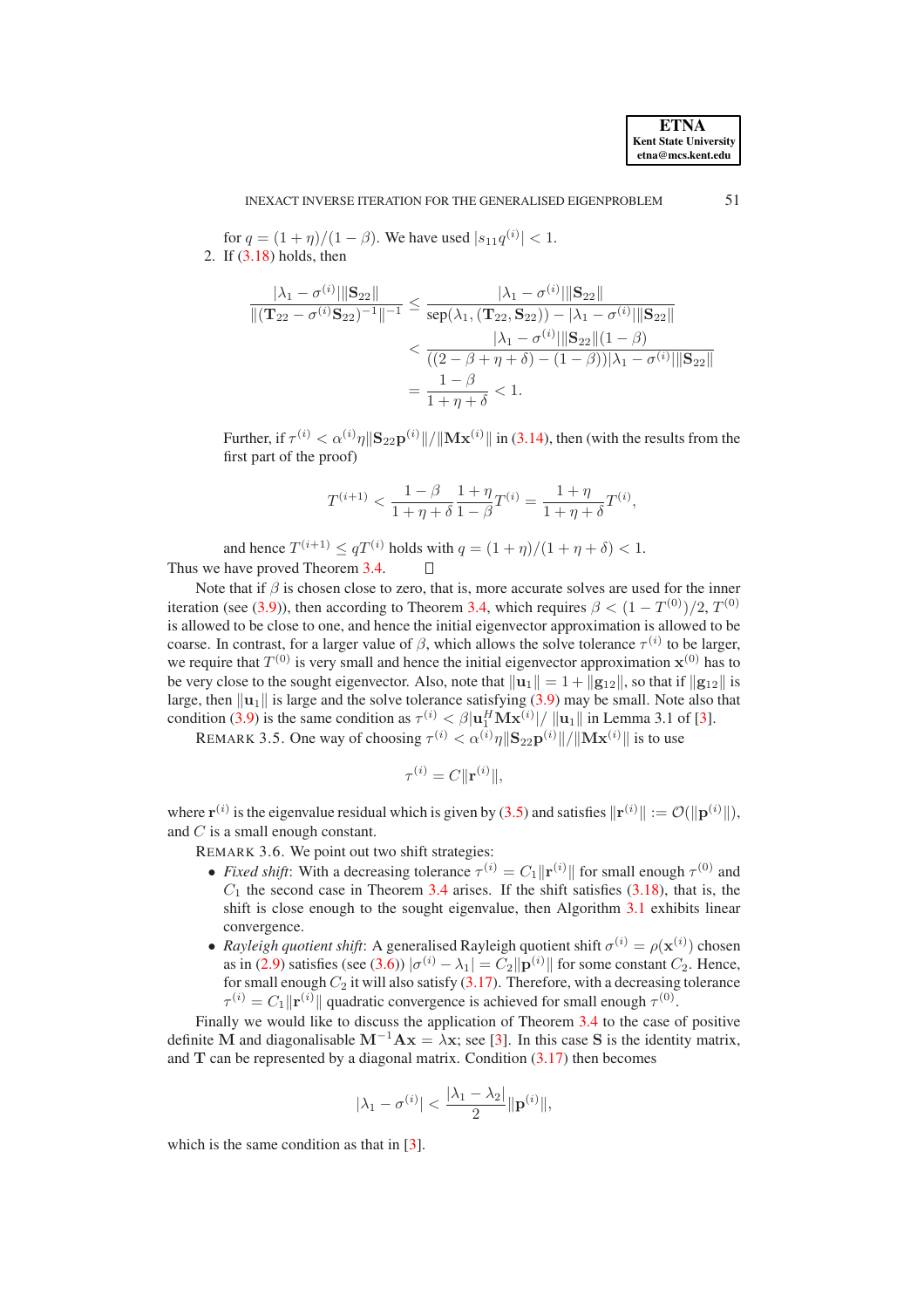.

# <span id="page-12-0"></span>52 M. A. FREITAG AND A. SPENCE

**4. Further convergence results.** This section contains some additional convergence results including an analysis of the behaviour of the normalisation function  $\phi(y)$  from Algorithm [3.1](#page-4-1) during inexact inverse iteration.

<span id="page-12-1"></span>First we give an extension of Lemma [3.2](#page-6-2) which provides a lower bound on the eigenvalue residual in terms of  $p^{(i)}$ .

LEMMA 4.1. *Let the assumptions of Lemma [3.2](#page-6-2) be satisfied. Then the following bound holds:*

$$
\|{\bf p}^{(i)}\|\leq \frac{1}{\alpha^{(i)}}\frac{1}{\text{sep}(\rho({\bf x}^{(i)}),({\bf T}_{22},{\bf S}_{22}))}\|{\bf r}^{(i)}\|\leq \frac{\|{\bf G}\|}{\text{sep}(\rho({\bf x}^{(i)}),({\bf T}_{22},{\bf S}_{22}))}\|{\bf r}^{(i)}\|.
$$

*Proof.* With  $\|\mathbf{U}_{2}^{H}\| = 1$  (see remarks after Lemma [3.3\)](#page-7-4) and  $\mathbf{U}_{2}^{H} = \overline{\mathbf{I}}_{n-1}^{H} \mathbf{G}^{-1} \mathbf{Q}^{H}$  we have

$$
\begin{aligned}\n\|\mathbf{r}^{(i)}\| &\geq \|\mathbf{U}_{2}^{H}\mathbf{r}^{(i)}\| = \|\bar{\mathbf{I}}_{n-1}^{H}\mathbf{G}^{-1}\mathbf{Q}^{H}(\mathbf{A} - \rho(\mathbf{x}^{(i)})\mathbf{M})\mathbf{x}^{(i)}\| \\
&= \|\bar{\mathbf{I}}_{n-1}^{H}\mathbf{G}^{-1}\mathbf{Q}^{H}(\mathbf{A} - \rho(\mathbf{x}^{(i)})\mathbf{M})\mathbf{Z}\mathbf{Z}^{H}\mathbf{x}^{(i)}\| \\
&= \|\bar{\mathbf{I}}_{n-1}^{H}\mathbf{G}^{-1}(\mathbf{T} - \rho(\mathbf{x}^{(i)})\mathbf{S})\mathbf{Z}^{H}\mathbf{x}^{(i)}\| \\
&= \|\bar{\mathbf{I}}_{n-1}^{H}\mathbf{G}^{-1}(\mathbf{T} - \rho(\mathbf{x}^{(i)})\mathbf{S})\mathbf{H}\mathbf{H}^{-1}\mathbf{Z}^{H}\mathbf{x}^{(i)}\| \\
&= \left\|\bar{\mathbf{I}}_{n-1}^{H}\begin{bmatrix} t_{11} - \rho(\mathbf{x}^{(i)})s_{11} & \mathbf{0}^{H} \\ \mathbf{0} & \mathbf{T}_{22} - \rho(\mathbf{x}^{(i)})s_{22} \end{bmatrix}\mathbf{H}^{-1}\mathbf{Z}^{H}\mathbf{x}^{(i)}\right\|\n\end{aligned}
$$

With  $H^{-1}Z^H = X^{-1}$  and using [\(3.1\)](#page-4-4) as well as the special structure of  $\bar{I}_{n-1}^H$ , we then obtain

$$
\|\mathbf{r}^{(i)}\| \geq \left\| \alpha^{(i)} \left[ \begin{array}{cc} \mathbf{0}^{H} \\ \mathbf{I}_{n-1} \end{array} \right]^{H} \left[ \begin{array}{cc} t_{11} - \rho(\mathbf{x}^{(i)})s_{11} & \mathbf{0}^{H} \\ \mathbf{0} & \mathbf{T}_{22} - \rho(\mathbf{x}^{(i)})\mathbf{S}_{22} \end{array} \right] \mathbf{X}^{-1}(\mathbf{x}_{1}q^{(i)} + \mathbf{X}_{2}\mathbf{p}^{(i)}) \right\|
$$
  
\n
$$
= \alpha^{(i)} \left\| \left[ \begin{array}{cc} \mathbf{0}^{H} \\ \mathbf{I}_{n-1} \end{array} \right]^{H} \left[ \begin{array}{cc} t_{11} - \rho(\mathbf{x}^{(i)})s_{11} & \mathbf{0}^{H} \\ \mathbf{0} & \mathbf{T}_{22} - \rho(\mathbf{x}^{(i)})\mathbf{S}_{22} \end{array} \right] (q^{(i)}\mathbf{e}_{1} + \bar{\mathbf{I}}_{n-1}\mathbf{p}^{(i)}) \right\|
$$
  
\n
$$
= \alpha^{(i)} \left\| \mathbf{I}_{n-1}(\mathbf{T}_{22} - \rho(\mathbf{x}^{(i)})\mathbf{S}_{22})\mathbf{p}^{(i)} \right\|.
$$

The definition of the separation [\(3.15\)](#page-9-3) yields

$$
\|\mathbf{r}^{(i)}\| \geq \alpha^{(i)} \frac{\|(\mathbf{T}_{22} - \rho(\mathbf{x}^{(i)})\mathbf{S}_{22})\mathbf{p}^{(i)}\|}{\|\mathbf{p}^{(i)}\|} \|\mathbf{p}^{(i)}\| \geq \alpha^{(i)} \text{sep}(\rho(\mathbf{x}^{(i)}), (\mathbf{T}_{22}, \mathbf{S}_{22})) \|\mathbf{p}^{(i)}\|.
$$

Finally, using  $1 = ||UU^{-1}Mx^{(i)}|| \le ||U||\alpha^{(i)}$  and  $||U|| = ||G||$  gives the bound on  $\alpha^{(i)}$  and the desired result.

Lemmas [4.1](#page-12-1) and [3.2](#page-6-2) show that the eigenvalue residual is equivalent to  $\|\mathbf{p}^{(i)}\|$  as a measure of convergence, provided  $\lambda_1$  is a well-separated eigenvalue, though, of course, in practice, if  $\|G\|$  is large, then a small residual does not necessarily imply a small error. The following proposition gives upper and lower bounds on  $\frac{1}{\phi(\mathbf{y}^{(i)})}$  in terms of  $\|\mathbf{r}^{(i)}\|$ .

<span id="page-12-3"></span>**PROPOSITION** 4.2. Let  $(\lambda^{(i)}, \mathbf{x}^{(i)})$  with  $\|\mathbf{M}\mathbf{x}^{(i)}\| = 1$  be the current approximation to  $(\lambda_1, \mathbf{x}_1)$ . Assume that  $\mathbf{y}^{(i)}$  is such that

<span id="page-12-2"></span>
$$
\mathbf{Mx}^{(i)} - (\mathbf{A} - \sigma^{(i)}\mathbf{M})\mathbf{y}^{(i)} = \mathbf{d}^{(i)}, \quad \text{where} \quad \|\mathbf{d}^{(i)}\| \le \tau^{(i)} < 1.
$$

*Then*

(4.1) 
$$
\|\mathbf{r}^{(i+1)}\| \le \frac{1 + \tau^{(i)}}{\phi(\mathbf{y}^{(i)})}
$$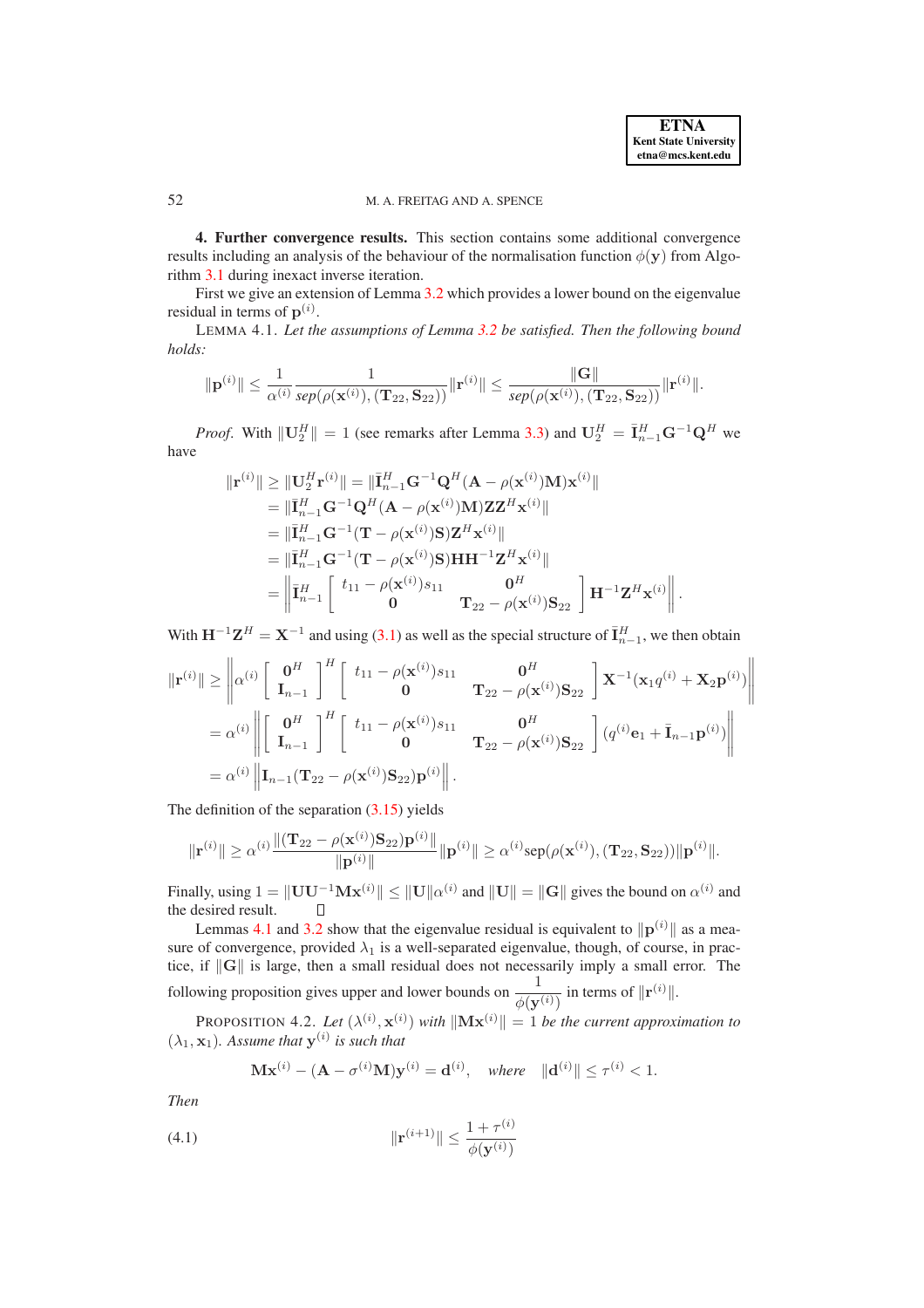$\langle i \rangle$ 

*and*

<span id="page-13-1"></span>(4.2) 
$$
\frac{1-\tau^{(i)}}{\phi(\mathbf{y}^{(i)})} \leq \|\mathbf{r}^{(i+1)}\| + |\rho(\mathbf{x}^{(i+1)}) - \sigma^{(i)}|,
$$

 $where \mathbf{r}^{(i+1)} = \mathbf{A}\mathbf{x}^{(i+1)} - \rho(\mathbf{x}^{(i+1)})\mathbf{M}\mathbf{x}^{(i+1)}.$ 

*Proof.* We have 
$$
(\mathbf{A} - \sigma^{(i)} \mathbf{M}) \mathbf{y}^{(i)} = \mathbf{M} \mathbf{x}^{(i)} - \mathbf{d}^{(i)}
$$
 and, since  $\mathbf{x}^{(i+1)} = \frac{\mathbf{y}^{(i)}}{\phi(\mathbf{y}^{(i)})}$ ,

$$
\mathbf{A}\mathbf{x}^{(i+1)} - \sigma^{(i)}\mathbf{M}\mathbf{x}^{(i+1)} = \frac{1}{\phi(\mathbf{y}^{(i)})}(\mathbf{A} - \sigma^{(i)}\mathbf{M})\mathbf{y}^{(i)}.
$$

Hence

<span id="page-13-0"></span>(4.3) 
$$
\frac{\|\mathbf{A}\mathbf{x}^{(i+1)} - \sigma^{(i)}\mathbf{M}\mathbf{x}^{(i+1)}\|}{\|\mathbf{M}\mathbf{x}^{(i)} - \mathbf{d}^{(i)}\|} = \frac{1}{\phi(\mathbf{y}^{(i)})}.
$$

Finally,  $\|\mathbf{M} \mathbf{x}^{(i)} - \mathbf{d}^{(i)} \| \leq 1 + \tau^{(i)}$  together with the minimising property of  $\rho(\mathbf{x}^{(i+1)})$  (see  $(2.11)$ ) yields the first bound  $(4.1)$ . In order to obtain the second bound, equality  $(4.3)$  gives

$$
\frac{1}{\phi(\mathbf{y}^{(i)})} \leq \frac{\|\mathbf{A}\mathbf{x}^{(i+1)} - \rho(\mathbf{x}^{(i+1)})\mathbf{M}\mathbf{x}^{(i+1)}\| + |\rho(\mathbf{x}^{(i+1)}) - \sigma^{(i)}|\|\mathbf{M}\mathbf{x}^{(i+1)}\|}{\|\mathbf{M}\mathbf{x}^{(i)}\| - \|\mathbf{d}^{(i)}\|} \leq \frac{\|\mathbf{r}^{(i+1)}\| + |\rho(\mathbf{x}^{(i+1)}) - \sigma^{(i)})|}{1 - \tau^{(i)}},
$$

which yields  $(4.2)$ .  $\Box$ 

Proposition [4.2](#page-12-3) provides the following result. If we chose the shift to be  $\sigma^{(i)} := \rho(\mathbf{x}^{(i)}),$ then

$$
\frac{1-\tau^{(i)}}{\phi(\mathbf{y}^{(i)})}-|\rho(\mathbf{x}^{(i+1)})-\rho(\mathbf{x}^{(i)})| \leq \|\mathbf{r}^{(i+1)}\| \leq \frac{1+\tau^{(i)}}{\phi(\mathbf{y}^{(i)})}.
$$

From section [3,](#page-4-0) convergence of inexact inverse iteration yields  $\|\mathbf{p}^{(i)}\| \to 0$ . By Lemmas [3.2](#page-6-2) and [4.1,](#page-12-1) convergence of inexact inverse iteration implies  $\|\mathbf{r}^{(i)}\| \to 0$  as well as  $|\rho(\mathbf{x}^{(i)}) |\lambda_1| \to 0$ . The last property also yields  $|\rho(\mathbf{x}^{(i+1)}) - \rho(\mathbf{x}^{(i)})| \to 0$ , if inexact inverse iteration converges. Therefore Proposition [4.2](#page-12-3) shows that inexact inverse iteration converges if and only if  $\phi(\mathbf{y}^{(i)}) \to \infty$  as  $i \to \infty$ . Note that  $\phi(\mathbf{y}^{(i)}) := \|\mathbf{My}^{(i)}\|$  in Proposition [4.2.](#page-12-3)

We end this section with an application of inexact inverse iteration to block structured systems of the form  $\mathbf{A}\mathbf{x} = \lambda \mathbf{M}\mathbf{x}$ , where

$$
\mathbf{A} = \left[ \begin{array}{cc} \mathbf{K} & \mathbf{C} \\ \mathbf{C}^H & \mathbf{0} \end{array} \right] \quad \text{and} \quad \mathbf{M} = \left[ \begin{array}{cc} \mathbf{M}_1 & \mathbf{0} \\ \mathbf{0} & \mathbf{0} \end{array} \right],
$$

<span id="page-13-2"></span>and  $M_1$  is symmetric positive definite. Matrices with this block structure arise after a mixed finite element discretisation of the linearised incompressible Navier-Stokes equations. If the desired eigenvector is written in terms of the velocity and pressure components  $x =$  $[\mathbf{x}_u^H \ \mathbf{x}_p^H]^H$ , the incompressibility condition  $\mathbf{C}^H \mathbf{x}_u = 0$  holds. If the system  $(\mathbf{A} - \sigma^{(i)} \mathbf{M}) \mathbf{y}^{(i)} =$  $Mx^{(i)}$  is solved inexactly, we cannot guarantee that  $C^Hx^{(i)}_u = 0$ , even if the starting guess satisfies  $\mathbf{C}^H \mathbf{x}_u^{(0)} = 0$ : we only know that  $\|\mathbf{C}^H \mathbf{x}_u^{(i)}\| \le \tau^{(i)}$ . The following corollary shows that inexact inverse iteration need not enforce the incompressibility condition at each outer iteration.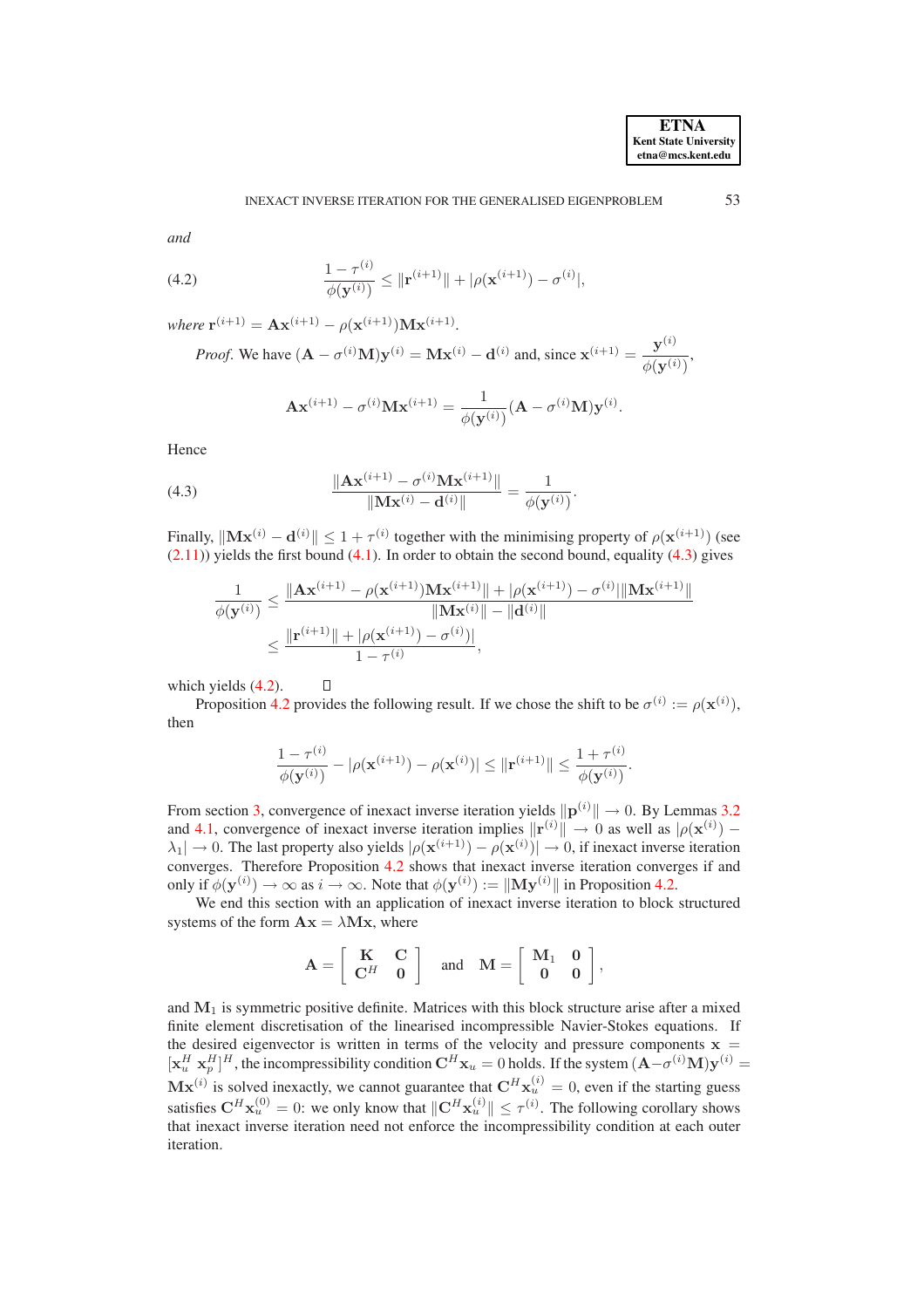COROLLARY 4.3. *Let the assumptions of Proposition [4.2](#page-12-3) be satisfied and consider inexact inverse iteration applied to the block structured system*

$$
\left[\begin{array}{c} \mathbf{M}_1 \mathbf{x}_u^{(i)} \\ \mathbf{0} \end{array}\right] - \left[\begin{array}{cc} \mathbf{K} - \rho(\mathbf{x}^{(i)}) \mathbf{M}_1 & \mathbf{C} \\ \mathbf{C}^H & \mathbf{0} \end{array}\right] \left[\begin{array}{c} \mathbf{y}_u^{(i)} \\ \mathbf{y}_p^{(i)} \end{array}\right] = \left[\begin{array}{c} \mathbf{d}_u^{(i)} \\ \mathbf{d}_p^{(i)} \end{array}\right], \quad \text{where} \quad \|\mathbf{d}^{(i)}\| \leq \tau^{(i)}.
$$

*Then*  $\|\mathbf{C}^H \mathbf{x}_u^{(i)} \| \to 0$  *as*  $i \to \infty$ *.* 

*Proof.* From Algorithm [3.1](#page-4-1) and Proposition [4.2](#page-12-3) we have

$$
\|\mathbf{C}^H\mathbf{x}_u^{(i+1)}\| \le \frac{\|\mathbf{C}^H\mathbf{y}_u^{(i)}\|}{\phi(\mathbf{y}^{(i)})} \le \frac{\tau^{(i)}}{\phi(\mathbf{y}^{(i)})} \to 0 \quad \text{as} \quad i \to \infty. \qquad \Box
$$

<span id="page-14-0"></span>**5. Two numerical examples.** Finally, we give two test problems for our theory. We chose problems  $\mathbf{A}\mathbf{x} = \lambda \mathbf{M}\mathbf{x}$  which are not necessarily diagonalisable and with singular M, since problems with positive definite M (including the standard problem  $M = I$ ) have been extensively investigated by other authors; see, for example, [\[2,](#page-23-6) [3\]](#page-23-4). The paper by Smit and Paardekooper [\[25\]](#page-24-4) contains examples for the standard symmetric eigenproblem and that of Golub and Ye [\[8\]](#page-23-2) discusses the standard diagonalisable problem  $M^{-1}Ax = \lambda x$ . A nuclear reactor problem similar to the one in the following example with M singular is considered in [\[12\]](#page-23-3). However, in [\[12\]](#page-23-3) the problem is first transformed into a standard eigenproblem.

<span id="page-14-1"></span>EXAMPLE 5.1 (Nuclear Reactor Problem). The standard model to describe the neutron balance in a 2D model of a nuclear reactor is given by the two-group neutron equations

$$
-div(K_1 \nabla u_1) + (\Sigma_{a,1} + \Sigma_s)u_1 = \frac{1}{\mu_1} (\Sigma_{f,1} u_1 + \Sigma_{f,2} u_2),
$$
  

$$
-div(K_2 \nabla u_2) + \Sigma_{a,2} u_1 - \Sigma_s u_2 = 0,
$$

where  $u_1$  and  $u_2$  are defined on  $[0, 1] \times [0, 1]$  and represent the density distributions of fast and thermal neutrons respectively.  $K_1$  and  $K_2$  are diffusion coefficients and  $\Sigma_{a,1}, \Sigma_{a,2}, \Sigma_s, \Sigma_{f,1}$ and  $\Sigma_{f,2}$  measure interaction probabilities and take different piecewise constant values in different regions of the reactor, which for this example are given in Figure [5.1](#page-21-0) and Table [5.1.](#page-23-9)

The largest  $\mu_1$  such that  $1/\mu_1$  is an eigenvalue of the system equation is a measure for the criticality of a reactor, with  $\mu_1 < 1$  representing subcriticality and  $\mu_1 > 1$  representing supercriticality. The aim is to maintain the reactor in the critical phase with  $\mu_1 = 1$ . The boundary conditions for  $q = 1, 2$  are

$$
u_g = 0 \quad \text{if} \quad x_1 = 0 \quad \text{or} \quad x_2 = 0,
$$
  

$$
K_g \frac{\partial u_g}{\partial x_i} = 0 \quad \text{if} \quad x_i = 1, \quad \text{for} \quad i = 1, 2.
$$

Discretising the problem using a finite difference approximation on an  $h \times h$  grid, where  $h = 1/m$ , we obtain a  $2m^2 \times 2m^2$  discrete eigenproblem  $Au = \lambda Mu$ , where A and M are both nonsymmetric and M is singular. We seek the smallest eigenvalue  $\lambda_1(= 1/\mu_1)$ , which determines the criticality of the reactor. We choose  $m = 32$ , which leads to a system of size  $n = 2048$ . For initial conditions, we take  $\mathbf{x}^{(0)} = [1, \dots, 1]^H / \sqrt{n}$ . In fact, the exact eigenvalue is given by  $\lambda_1 = 0.9707$  and  $\cos(\mathbf{x}_1, \mathbf{x}^{(0)}) \approx 0.44$ .

We use a fixed shift and a variable shift strategy. The vector  $x^{(i)}$  is normalised such that  $\|\mathbf{M} \mathbf{x}^{(i)}\| = 1$ , that is,  $\phi(\mathbf{y}^{(i)}) = \sqrt{\mathbf{y}^{(i)H} \mathbf{M}^H \mathbf{M} \mathbf{y}^{(i)}}$  in Algorithm [3.1.](#page-4-1) For the inner solver we use right-preconditioned GMRES with an incomplete LU-factorisation as preconditioner. We perform three different numerical experiments.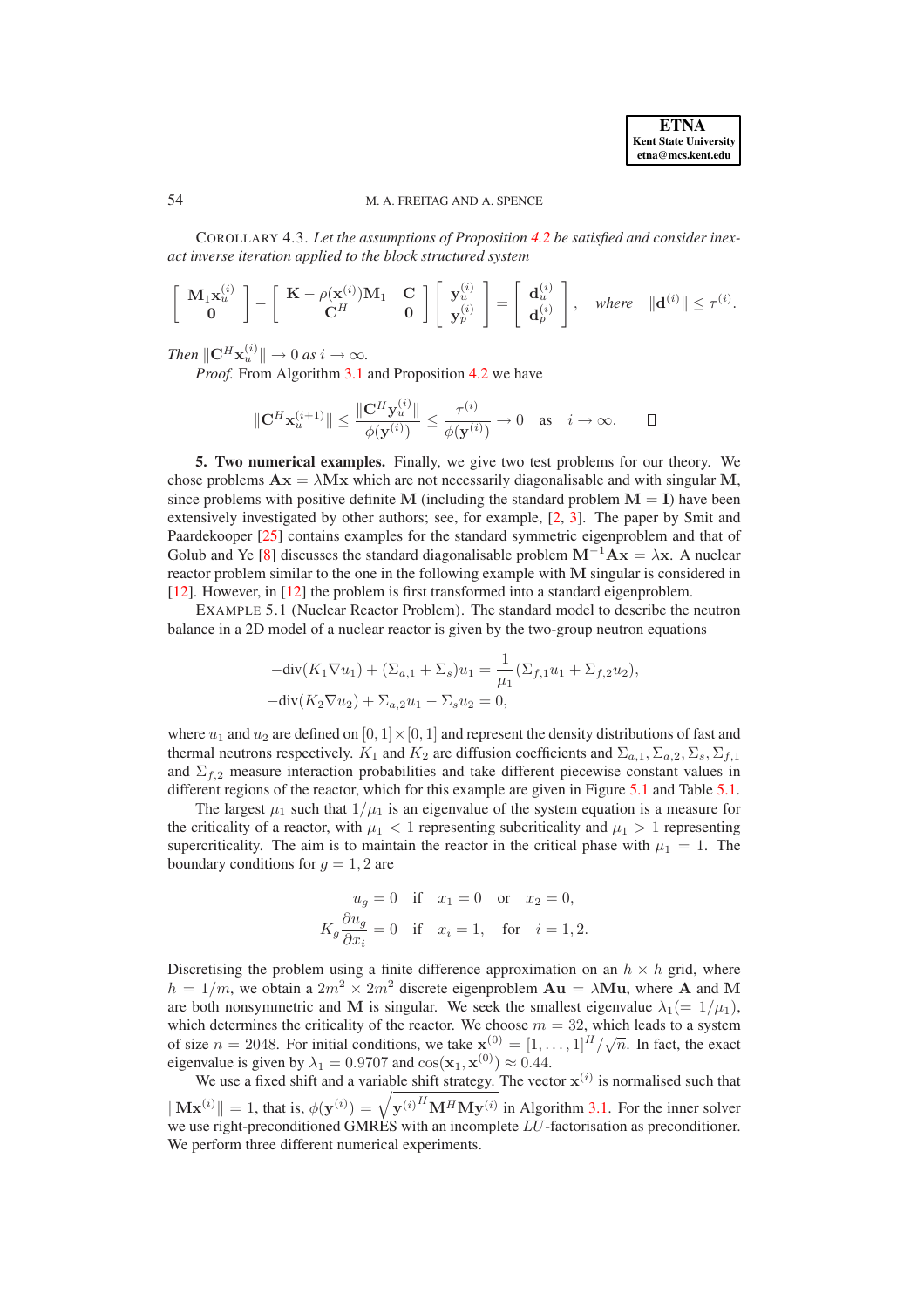



FIG. 5.1. *Nuclear reactor problem geometry.*

TABLE 5.1 *Data for the nuclear reactor problem.*

|                                                               | $K_1$ $K_2$ $\Sigma_{a,1}$ $\Sigma_{a,12}$ $\Sigma_s$ $\Sigma_{f,1}$ $\Sigma_{f,2}$ |  |  |        |
|---------------------------------------------------------------|-------------------------------------------------------------------------------------|--|--|--------|
| Region 1 2.939e-5 1.306e-5 0.0089 0.109 0.0 0.0               |                                                                                     |  |  | 0.0079 |
| Region 2   4.245e-5 1.306e-5 0.0105 0.025 0.0 0.0 0.0222      |                                                                                     |  |  |        |
| Region 3 4.359e-5 1.394e-5 0.0092 0.093 0.0066 0.140 0.0156   |                                                                                     |  |  |        |
| Region 4   4.395e-5 1.355e-5 0.0091 0.083 0.0057 0.109 0.0159 |                                                                                     |  |  |        |
| Region 5   4.398e-5 1.355e-5 0.0097 0.098 0.0066 0.124 0.0151 |                                                                                     |  |  |        |
| Region 6   4.415e-5 1.345e-5 0.0093 0.085 0.0057 0.107 0.0157 |                                                                                     |  |  |        |

(a) Inexact inverse iteration using a fixed shift  $\sigma^{(i)} = \sigma = 0.9$  and a decreasing solve tolerance  $\tau^{(i)}$  for the inner solver which satisfies

<span id="page-15-0"></span>(5.1) 
$$
\tau^{(i)} = \min\{0.1, \|\mathbf{r}^{(i)}\|\},
$$

where  $\mathbf{r}^{(i)}$  is defined by [\(3.5\)](#page-6-0). The iteration stops once the eigenvalue residual satisfies  $\|\mathbf{r}^{(i)}\| < 10^{-9}.$ 

- (b) Inexact inverse iteration using a variable shift given by  $\rho(\mathbf{x}^{(i)})$  from [\(2.10\)](#page-4-5) and a decreasing solve tolerance  $\tau^{(i)}$  for the inner solver which satisfies [\(5.1\)](#page-15-0). The iteration stops once the eigenvalue residual satisfies  $\|\mathbf{r}^{(i)}\| < 10^{-14}$ .
- (c) Inexact inverse iteration using a variable shift given by  $\rho(\mathbf{x}^{(i)})$  from [\(2.10\)](#page-4-5) with a fixed solve tolerance, which we chose to be  $\tau^{(i)} = \tau^{(0)} = 0.4$ . This iteration also stops once the eigenvalue residual satisfies  $\|\mathbf{r}^{(i)}\| < 10^{-9}$ .

Figure [5.2](#page-21-1) illustrates the convergence history of the eigenvalue residuals for the three different experiments described in (a), (b) and (c) above. The choice of  $(5.1)$  to provide a solve tolerance  $\tau^{(i)}$  is consistent with the discussion in Remark [3.5](#page-11-0) and the assumption in Theorem [3.4.](#page-9-2) We have used this decreasing tolerance throughout our computations. As proved in Theorem [3.4,](#page-9-2) case (2), inexact inverse iteration with a decreasing solve tolerance and with a fixed shift, chosen to be close enough to the desired eigenvalue, exhibits linear convergence, as shown in Figure [5.2,](#page-21-1) case (a) (see also the discussion on the fixed shift in Remark [3.6\)](#page-11-1). If we use a generalised Rayleigh quotient as a shift (where the Rayleigh quotient is close enough to the sought eigenvalue) and a fixed solve tolerance  $\tau^{(0)}$  the Algorithm [3.1](#page-4-1) converges linearly (case (c)), whereas for a decreasing tolerance quadratic convergence is readily observed (case (b)). This covers case (1) in Theorem [3.4,](#page-9-2) we also refer to the discussion on the Rayleigh quotient shift in Remark [3.6.](#page-11-1)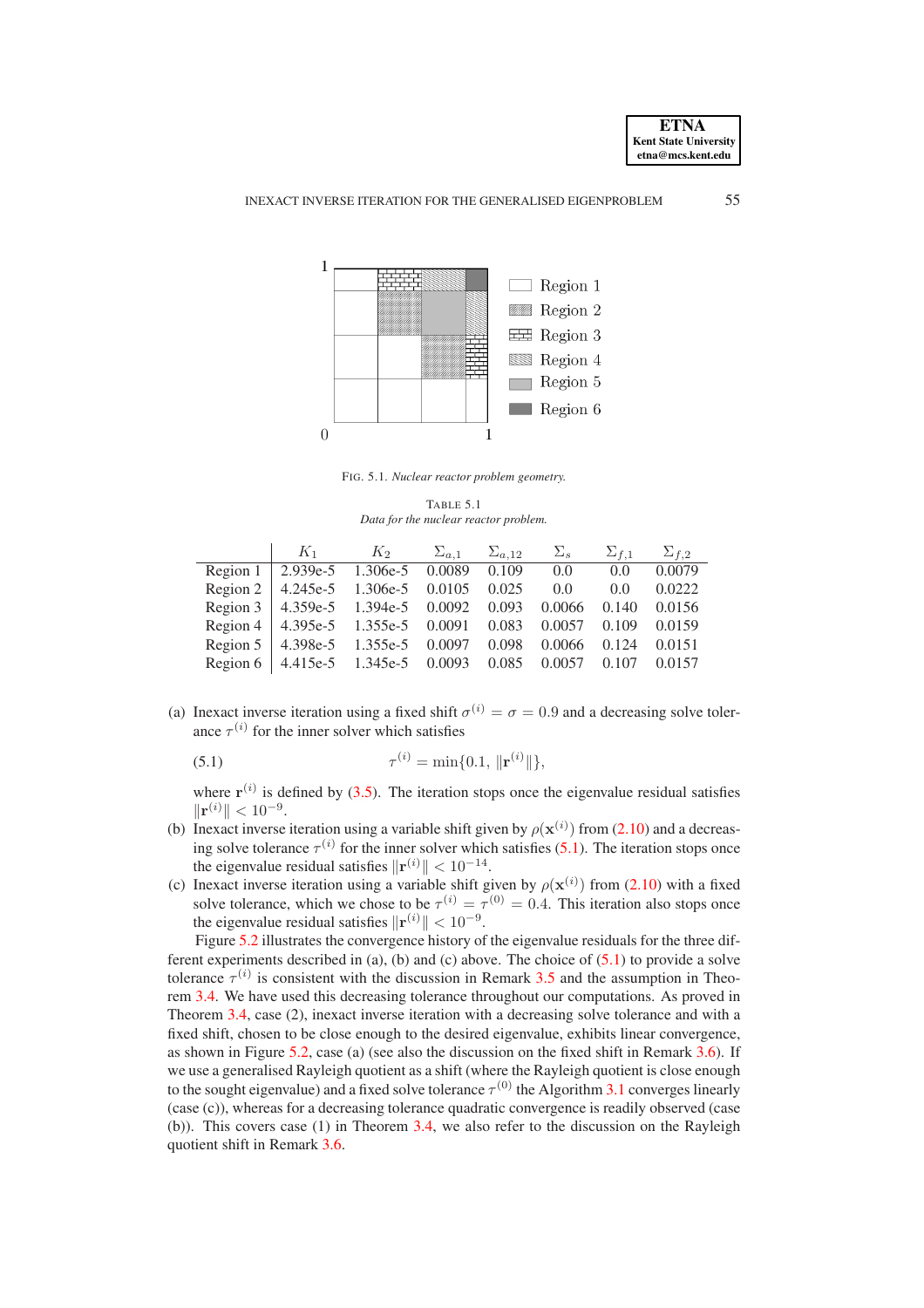### 56 M. A. FREITAG AND A. SPENCE



FIG. 5.2. *Convergence history of the eigenvalue residuals for Example* [5.1](#page-14-1) *using* fixed shift  $\sigma = 0.9$  *and* variable shift *and fixed or decreasing tolerances (see tests (a), (b) and (c)).*

We would like to note that all three methods have the same initial eigenvalue residual. Both methods (a) and (c) exhibit linear convergence, but the method with a variable shift and fixed solve tolerance performs better than the fixed shift method with a decreasing solve tolerance. This improvement in the behaviour of method (c) over (a) may be explained by close examination of the asymptotic constants in the expressions for linear convergence in Theorem [3.4.](#page-9-2) For a good starting guess (that is a  $T^{(0)}$  close to zero) and a small enough  $\beta$ with  $\beta < (1 - T^{(0)})/2$ , the constant of linear convergence for method (c) may be much smaller than one, and hence smaller than the convergence rate for method (a). In our particular computations the constants for linear convergence are about 0.82 for method (a) and about 0.32 for method (c).

The total amount of work is measured by the number of matrix-vector multiplications given in Figure [5.2.](#page-21-1) We can observe that method (b), inexact Rayleigh quotient iteration with a decreasing solve tolerance, achieves the fastest convergence rate with smallest amount of work.

EXAMPLE 5.2 (The Linearised Steady Navier-Stokes Equations). For the stability analysis of the steady state solutions of the Navier-Stokes equations generalised eigenproblems of the form  $\mathbf{A}\mathbf{x} = \lambda \mathbf{M}\mathbf{x}$  arise, where **A** and **M** have a special block structure, that is,

$$
\mathbf{A} = \left[ \begin{array}{cc} \mathbf{K} & \mathbf{C} \\ \mathbf{C}^H & \mathbf{0} \end{array} \right] \quad \text{and} \quad \mathbf{M} = \left[ \begin{array}{cc} \mathbf{M}_1 & \mathbf{0} \\ \mathbf{0} & \mathbf{0} \end{array} \right].
$$

Of particular interest for the stability analysis are the leftmost eigenvalues of the system. (The right half-plane is the stable region in our formulation.) We consider incompressible fluid flow past a cylinder with Reynolds number equal to 1. Using a mixed finite element discretisation of the Navier-Stokes equations the above block structured systems arises, where K is  $1406\times1406$  and nonsymmetric, C is  $1406\times232$  and has full rank, and M<sub>1</sub> is  $1406\times1406$ and symmetric positive definite. The system has 1638 degrees of freedom. The leftmost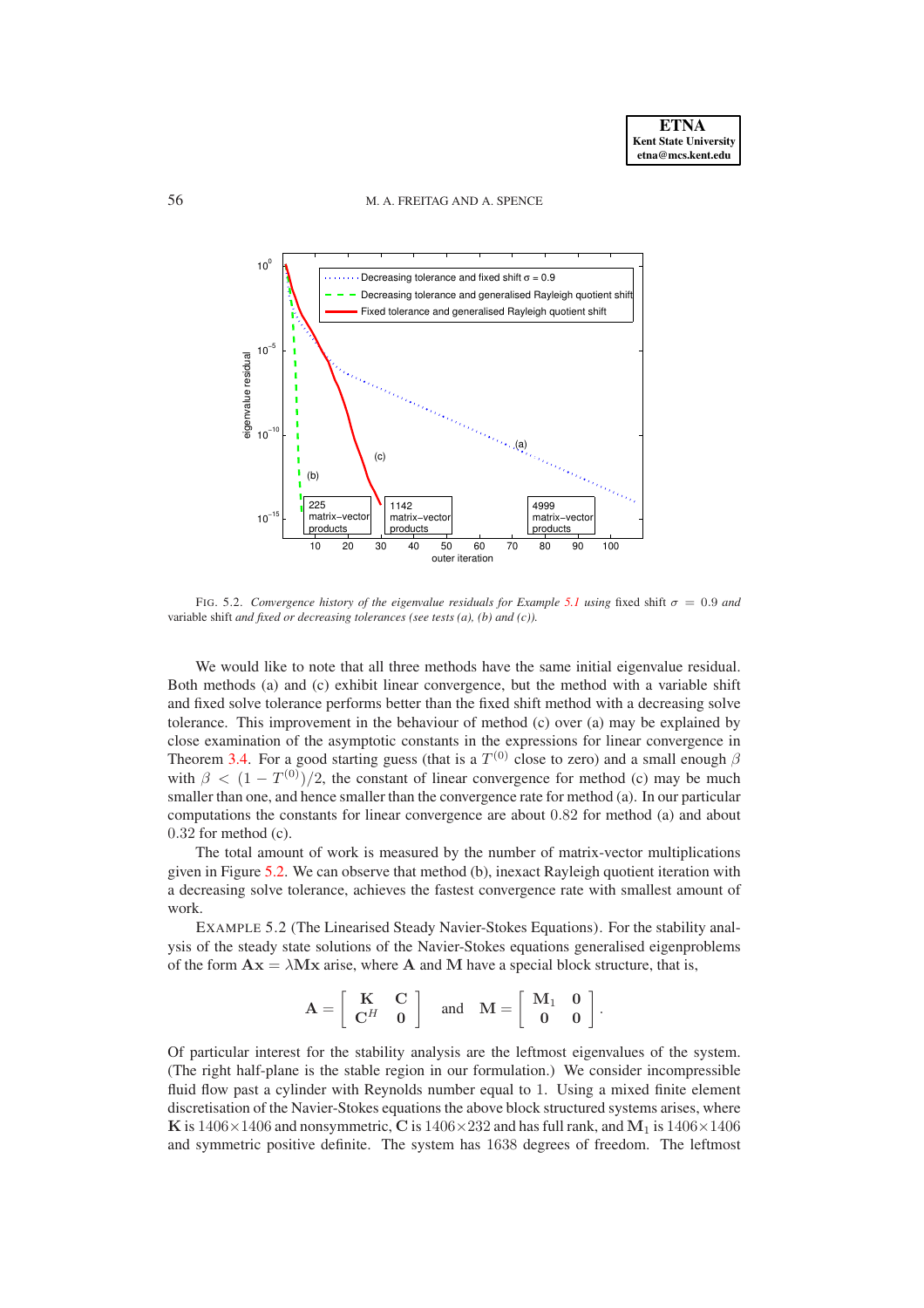<span id="page-17-0"></span>

|                                                                                                                                                | <b>TABLE 5.2</b> |  |  |
|------------------------------------------------------------------------------------------------------------------------------------------------|------------------|--|--|
| Incompressibility condition $\ \mathbf{C}^H\mathbf{x}_u^{(i)}\ $ in the course of inexact inverse iteration without the application of $\pi$ . |                  |  |  |

Outer it. *i*  $\|\mathbf{r}^{(i)}\|$ <br>1 3.2970e-01  $\|\hspace{-.06cm}u^{(i)}\|$   $\|\hspace{-.06cm}C^H\mathbf{x}^{(i)}_u\|$  $\| \mathbf{C}^H \mathbf{y}_{u}^{(i)} \|$  $\overline{0}$  1.2446e-02 2 1.9519e-02 1.3454e-04 4.7833e-03<br>1.1518e-02 2.0178e-04 7.3705e-03 3 1.1518e-02 2.0178e-04 7.3705e-03 4 7.3977e-03 4.4779e-04 1.6494e-02 5 3.5684e-03 2.8949e-04 1.2807e-02 6 1.0365e-03 1.6762e-04 1.3858e-02 7 1.1658e-04 3.3947e-05 1.1832e-02 8 7.1789e-06 2.8401e-07 3.2990e-03 9 | 1.3820e-06 | 1.0094e-07 | 5.9614e-03 10 | 5.2651e-07 | 6.0768e-08 | 1.0112e-02 11 1.6630e-07 | 1.6899e-08 | 8.9196e-03 12 | 5.3896e-08 | 3.1178e-09 | 3.8395e-03

eigenvalues of the problem correct to two decimal places are given by

$$
\lambda_{1/2} = 0.21 \pm 0.16i,
$$

and we aim to find the complex eigenvalue  $\lambda_1$  nearest to  $0.21+0.16i$ . We normalise  $\mathbf{x}^{(i)}$  such that  $\|\mathbf{M} \mathbf{x}^{(i)}\| = 1$ , that is,  $\phi(\mathbf{y}^{(i)}) = \sqrt{\mathbf{y}^{(i)}}^H \mathbf{M}^H \mathbf{M} \mathbf{y}^{(i)}$  as in the first example. The convergence performance of the three methods considered in the previous example is repeated in this example and we do not reproduce the results here. Rather, we look at the incompressibility condition  $\mathbf{C}^H \mathbf{x}_u^{(i)} = \mathbf{0}$  and examine how it behaves under inexact inverse iteration. In particular we ask if there is any advantage to be gained by imposing the incompressibility condition after each inexact solve. To this end we carry out inexact inverse iteration using a variable shift given by  $\rho(\mathbf{x}^{(i)})$  from [\(2.10\)](#page-4-5) and a close enough starting guess. We use a fixed solve tolerance  $\tau^{(i)} = \tau^{(0)} = 0.1$ . The iteration stops once the eigenvalue residual satisfies  $\|\mathbf{r}^{(i)}\| < 10^{-7}$ . To impose the incompressibility condition after an inner iteration we replace  $\mathbf{x}_u^{(i)}$  by  $\pi \mathbf{x}_u^{(i)}$  where the projection  $\pi$  is defined by

$$
\pi := \mathbf{I} - \mathbf{C} (\mathbf{C}^H \mathbf{C})^{-1} \mathbf{C}^H.
$$

We compare two methods: the projection  $\pi$  is not applied at the start of each outer iteration *i*; and  $\pi$  is applied at the beginning of each outer iteration. In this case, after each inner solve we apply  $\pi$  to  $y_u^{(i)}$ , such that

$$
\mathbf{C}^H\mathbf{x}_u^{(i+1)}=\mathbf{C}^H\frac{\mathbf{y}_u^{(i)}}{\phi(\mathbf{y}_u^{(i)})}=0.
$$

For both experiments we take the initial condition such that  $\mathbf{C}^H \mathbf{x}_u^{(0)} = \mathbf{0}$ .

Tables [5.2](#page-17-0) and [5.3](#page-18-1) show the eigenvalue residual  $\|\mathbf{r}^{(i)}\|$ ,  $\|\mathbf{C}^H\mathbf{x}_{u}^{(i)}\|$  and  $\|\mathbf{C}^H\mathbf{y}^{(i)}\|$  at each outer iteration *i*. The second column of Table [5.3](#page-18-1) shows  $\|\mathbf{C}^H\mathbf{x}_u^{(i)}\|$  before projection is applied for the beginning of the next outer iteration step. We observe that there is almost no difference between performing inexact inverse iteration with or without projection at the beginning of each outer step. We also see  $||\mathbf{C}^H \mathbf{x}_u^{(i)}|| \to 0$  as i increases, as predicted by Corollary [4.3,](#page-13-2) and hence, the application of the projection  $\pi$  at every step is not necessary. Also note that in both tables  $\|\mathbf{C}^H \mathbf{y}_{u}^{(i)}\| \leq \tau^{(0)} = 0.1$ .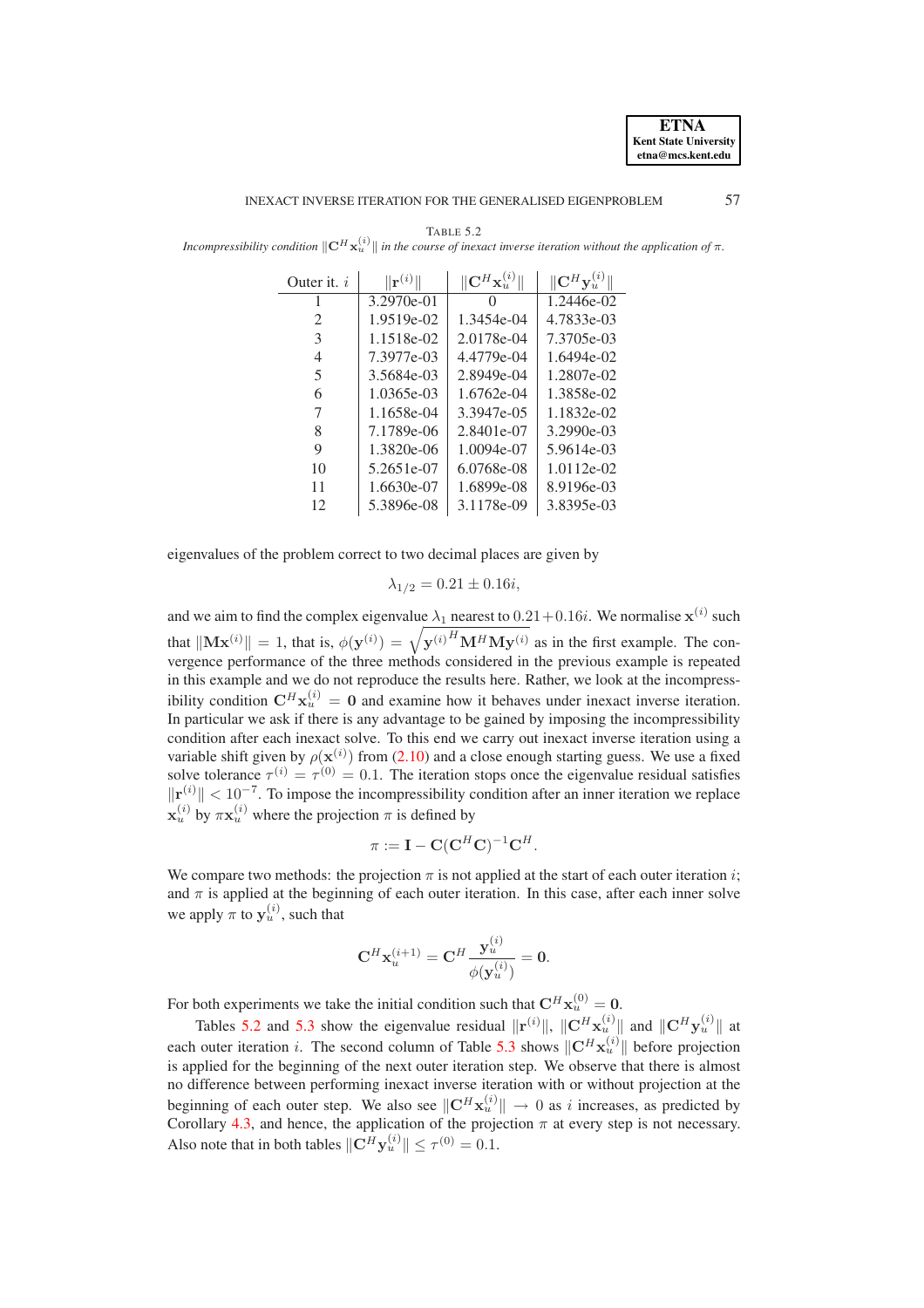### <span id="page-18-1"></span>58 M. A. FREITAG AND A. SPENCE

TABLE 5.3

*Incompressibility condition*  $\|\mathbf{C}^H\mathbf{x}_u^{(i)}\|$  in the course of inexact inverse iteration with the application of  $\pi$ .

| Outer it. $i$  | $\mathbf{r}^{(i)}$ | $\mathbb{C}^{H}$ | $\ {\bf C}^H{\bf v}$ |
|----------------|--------------------|------------------|----------------------|
|                | 3.2970e-01         |                  | $1.2446e-02$         |
| $\mathfrak{D}$ | 1.9631e-02         | 1.3454e-04       | 4.7833e-03           |
| 3              | 1.2169e-02         | $2.0592e-04$     | 7.5205e-03           |
| 4              | 1.1431e-02         | 4.4542e-04       | 1.6396e-02           |
| 5              | 5.9688e-03         | 2.9315e-04       | 1.2954e-02           |
| 6              | 3.0500e-03         | $1.6095e-04$     | 1.3298e-02           |
|                | 4.3488e-04         | 3.4289e-05       | 1.2147e-02           |
| 8              | 8.4934e-06         | 2.8349e-07       | 3.2432e-03           |
| 9              | 1.7348e-06         | 1.0312e-07       | 6.2898e-03           |
| 10             | 7.9410e-07         | 6.0285e-08       | $1.0026e-02$         |
| 11             | 2.9405e-07         | 1.6987e-08       | 8.9189e-03           |
| 12             | 6.4187e-08         | 3.1543e-09       | 3.8886e-03           |

<span id="page-18-0"></span>**6. A convergence theory for inexact simple Jacobi-Davidson method.** In this section we show how the convergence theory obtained in section [3](#page-4-0) may be applied to a simplified version of the inexact Jacobi-Davidson method. The Jacobi-Davidson method was introduced by Sleijpen and van der Vorst, see [\[22\]](#page-24-8) and [\[24\]](#page-24-9) for the linear eigenproblem, and it has been applied to the generalised eigenproblem and matrix pencils; see [\[4\]](#page-23-10) and [\[21\]](#page-24-7). A survey has been given in [\[10\]](#page-23-11); see also [\[1\]](#page-23-12). A convergence theory for Jacobi-Davidson applied to the Hermitian eigenproblem has been given in [\[30\]](#page-24-13) and for a special inner solver in [\[14\]](#page-24-14). The relationship between a simplified version of Jacobi-Davidson method and Newton's method for exact solves has been established in several papers; see, for example, [\[22,](#page-24-8) [23,](#page-24-15) [24\]](#page-24-9), and [\[15\]](#page-24-6). Here we provide a convergence theory for a version of an inexact simplified Jacobi-Davidson method for the generalised eigenvalue problem  $(1,1)$ , and also present some numerical results to illustrate our theory.

**6.1. A simplified Jacobi-Davidson method.** First, we briefly describe one possible version of a simplified Jacobi-Davidson algorithm for the generalised eigenvalue problem [\(1.1\)](#page-0-0); see [\[14,](#page-24-14) Algorithm 2.1] and [\[30,](#page-24-13) Algorithm 3.1] for similar algorithms for standard Hermitian eigenproblems.

Assume  $(\rho(\mathbf{x}^{(i)}), \mathbf{x}^{(i)})$  approximates  $(\lambda_1, \mathbf{x}_1)$ , and introduce the orthogonal projections

$$
\mathbf{P}^{(i)} = \mathbf{I} - \frac{\mathbf{M}\mathbf{x}^{(i)}\mathbf{x}^{(i)H}\mathbf{M}^H}{\mathbf{x}^{(i)H}\mathbf{M}^H\mathbf{M}\mathbf{x}^{(i)}} \quad \text{and} \quad \mathbf{Q}^{(i)} = \mathbf{I} - \frac{\mathbf{x}^{(i)}\mathbf{x}^{(i)H}\mathbf{M}^H\mathbf{M}}{\mathbf{x}^{(i)H}\mathbf{M}^H\mathbf{M}\mathbf{x}^{(i)}}.
$$

With  $r^{(i)}$  defined by [\(3.5\)](#page-6-0) solve the correction equation

<span id="page-18-2"></span> $(6.1)$  $^{(i)}$ (**A** -  $\rho(\mathbf{x}^{(i)})\mathbf{M})\mathbf{Q}^{(i)}\mathbf{s}^{(i)} = -\mathbf{r}^{(i)}$ , where  $\mathbf{s}^{(i)} \perp \mathbf{M}^H \mathbf{M} \mathbf{x}^{(i)}$ ,

<span id="page-18-3"></span>for  $s^{(i)}$ . An improved guess for the eigenvector is given by a suitably normalised  $x^{(i)} + s^{(i)}$ . For other choices of projections and discussions on the correction equation [\(6.1\)](#page-18-2) we refer to [\[21\]](#page-24-7). The motivation behind the Jacobi-Davidson algorithm is that for large systems which are solved iteratively, the form of the correction equation  $(6.1)$  is more amenable to efficient solution than the corresponding system for inverse iteration. Also, in practice, a subspace version of Jacobi-Davidson is used with each new direction being added to increase the dimension of a search space, but we do not consider this version here. Algorithm [6.1](#page-18-3) provides a precise description of the method we discuss in this paper.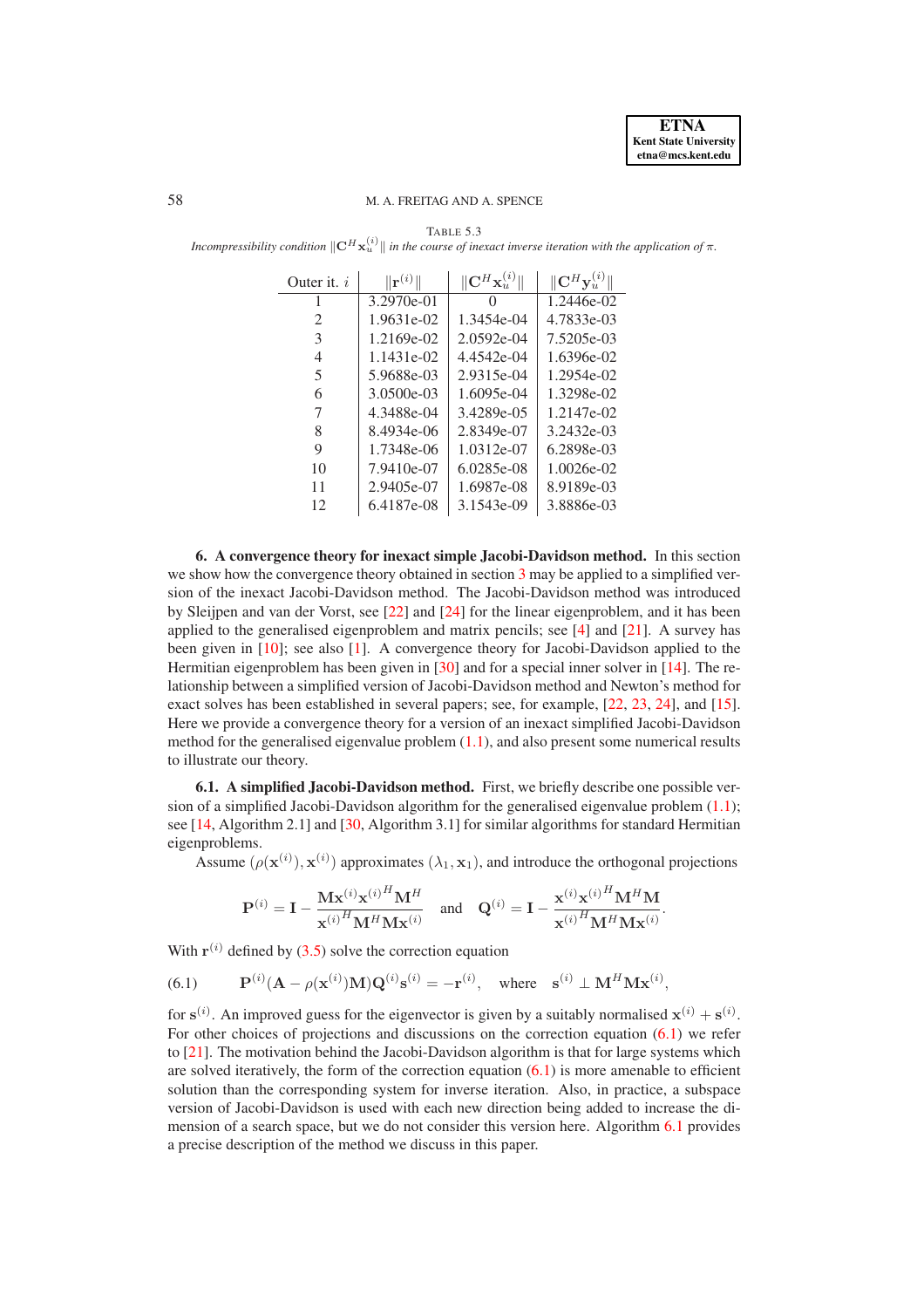ALGORITHM 6.1 (Simplified Jacobi-Davidson (Jacobi-Davidson without subspace acceleration)).

*Input:*  $\mathbf{x}^{(0)}$ *, i<sub>max</sub>. For*  $i = 1, \ldots, i_{max}$ 

*1.* Choose  $\tau^{(i)}$ .

- 2.  $\mathbf{r}^{(i)} = (\mathbf{A} \rho(\mathbf{x}^{(i)})\mathbf{M})\mathbf{x}^{(i)}$ .  $f^{(i)} = (A - \rho(x))$
- 3. Find  $\mathbf{s}^{(i)}$  such that  $\|\mathbf{P}^{(i)}(\mathbf{A} \rho(\mathbf{x}^{(i)})\mathbf{M})\mathbf{Q}^{(i)}\mathbf{s}^{(i)} + \mathbf{r}^{(i)}\| \leq \tau^{(i)}\|\mathbf{r}^{(i)}\|$  $for~{\bf s}^{(i)} \perp {\bf M}^H{\bf M}{\bf x}^{(i)}.$
- 4. Set  $\mathbf{x}^{(i+1)} = (\mathbf{x}^{(i)} + \mathbf{s}^{(i)})/\phi(\mathbf{x}^{(i)} + \mathbf{s}^{(i)}).$

*5. Test for convergence.*

*Output:*  $\mathbf{x}^{(i_{max})}$ .

The function  $\phi$  is a normalisation, which for both practical computations and theoretical comparisons between Rayleigh quotient iteration and Jacobi-Davidson, is taken to be the same as in Algorithm [3.1.](#page-4-1)

In this section we shall provide a convergence theory for the inexact simplified Jacobi-Davidson method given in Algorithm [6.1.](#page-18-3) To do this we shall first show the close connection of inexact simplified Jacobi-Davidson with inexact Rayleigh-quotient iteration and then apply the convergence theory in section [3.](#page-4-0) Though simplified Jacobi-Davidson is not used in practice its convergence may be considered as a worst-case scenario for the more usual subspace Jacobi-Davidson procedure, and the convergence results here can be similarly interpreted.

First, we point out the following well-known equivalence between the simplified Jacobi-Davidson method and Rayleigh quotient iteration for *exact* system solves, which has been proved in [\[14,](#page-24-14) [16,](#page-24-16) [24\]](#page-24-9), and in [\[21\]](#page-24-7) for the generalised eigenproblem.

LEMMA 6.2. *Suppose the correction equation in Algorithm [6.1](#page-18-3) has a unique solution*  $\mathbf{s}^{(i)}$ . Then the Jacobi-Davidson solution  $\mathbf{x}_{JD}^{(i+1)} = \mathbf{x}^{(i)} + \mathbf{s}^{(i)}$  satisfies

<span id="page-19-0"></span>
$$
(\mathbf{A} - \rho(\mathbf{x}^{(i)})\mathbf{M})\mathbf{z}^{(i+1)} = \mathbf{M}\mathbf{x}^{(i)},
$$

*where*

<span id="page-19-3"></span>(6.2) 
$$
\mathbf{z}^{(i+1)} = \frac{1}{\gamma^{(i)}} \mathbf{x}_{JD}^{(i+1)}, \text{ with } \gamma^{(i)} = \frac{\mathbf{x}^{(i)H} \mathbf{M}^{H} \mathbf{M} \mathbf{x}^{(i)}}{\mathbf{x}^{(i)H} \mathbf{M}^{H} \mathbf{M} (\mathbf{A} - \rho(\mathbf{x}^{(i)}) \mathbf{M})^{-1} \mathbf{M} \mathbf{x}^{(i)}}.
$$

From Lemma [6.2](#page-19-0) it is clear that for exact solves one step of simplified Jacobi-Davidson produces an improved approximation to the desired eigenvector that has the same direction as that given by one step of Rayleigh quotient iteration. Hence, as observed in [\[24\]](#page-24-9), if the correction equation is solved exactly, the method converges as fast as Rayleigh quotient iteration (that is quadratically for nonsymmetric systems). The next section shows how we can find a similar equivalence between inexact Rayleigh quotient iteration and the inexact Jacobi-Davidson method.

**6.2. Inexact Jacobi-Davidson and Rayleigh quotient iterations.** Assume we have an eigenvector approximation  $x^{(i)}$ . We compare one step of inexact Rayleigh quotient iteration, that is,

<span id="page-19-2"></span>(6.3) 
$$
(\mathbf{A} - \rho(\mathbf{x}^{(i)})\mathbf{M})\mathbf{y}^{(i)} = \mathbf{M}\mathbf{x}^{(i)} - \mathbf{d}_I^{(i)},
$$

where  $\|\mathbf{d}_I^{(i)}\|$  $\Vert \begin{array}{l} (i) \Vert \leq \tau_I^{(i)} \end{array}$  $\sum_{I}^{(i)} \| \mathbf{M} \mathbf{x}^{(i)} \|$ , with  $\tau_I^{(i)} < 1$ , with one step of inexact Jacobi-Davidson method, that is,

<span id="page-19-1"></span>(6.4) 
$$
\mathbf{P}^{(i)}(\mathbf{A} - \rho(\mathbf{x}^{(i)})\mathbf{M})\mathbf{Q}^{(i)}\mathbf{s}^{(i)} = -\mathbf{r}^{(i)} + \mathbf{d}_{JD}^{(i)}, \text{ for } \mathbf{s}^{(i)} \perp \mathbf{M}^{H} \mathbf{M} \mathbf{x}^{(i)},
$$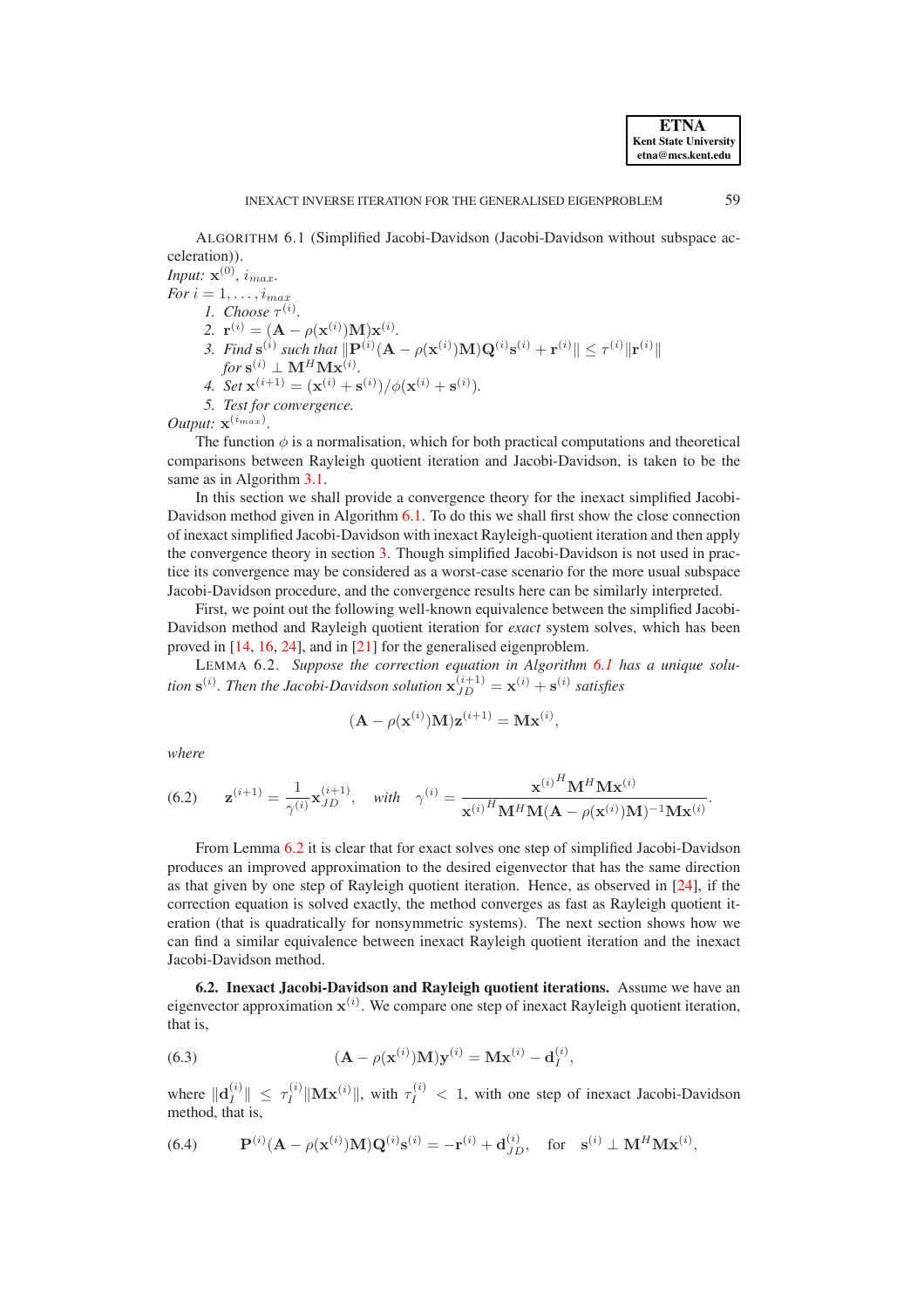60 M. A. FREITAG AND A. SPENCE

where  $\|\mathbf{d}_{JD}^{(i)}\| \le \tau_{JD}^{(i)} \|\mathbf{r}^{(i)}\|$  and  $\tau_{JD}^{(i)} < 1$ . First, we transform [\(6.4\)](#page-19-1) into a system of the form [\(6.3\)](#page-19-2), as follows. Since  $\mathbf{Q}\mathbf{s}^{(i)} = \mathbf{s}^{(i)}$  and  $\mathbf{r}^{(i)} = \mathbf{P}^{(i)}\mathbf{r}^{(i)} = \mathbf{P}^{(i)}(\mathbf{A} - \rho(\mathbf{x}^{(i)})\mathbf{M})\mathbf{x}^{(i)}$ , we can write  $(6.4)$  as

$$
\mathbf{P}^{(i)}(\mathbf{A} - \rho(\mathbf{x}^{(i)})\mathbf{M})(\mathbf{x}^{(i)} + \mathbf{s}^{(i)}) = \mathbf{d}_{JD}^{(i)}, \quad \mathbf{s}^{(i)} \perp \mathbf{M}^{H} \mathbf{M} \mathbf{x}^{(i)},
$$

or

$$
(\mathbf{A} - \rho(\mathbf{x}^{(i)})\mathbf{M})(\mathbf{x}^{(i)} + \mathbf{s}^{(i)}) = \gamma^{(i)}\mathbf{M}\mathbf{x}^{(i)} + \mathbf{d}_{JD}^{(i)},
$$

where  $\gamma^{(i)}$  is chosen such that  $\mathbf{s}^{(i)} \perp \mathbf{M}^{H} \mathbf{M} \mathbf{x}^{(i)}$ . Finally we obtain

<span id="page-20-0"></span>(6.5) 
$$
(\mathbf{A} - \rho(\mathbf{x}^{(i)})\mathbf{M}) \frac{\mathbf{x}^{(i)} + \mathbf{s}^{(i)}}{\gamma^{(i)}} = \mathbf{M}\mathbf{x}^{(i)} + \frac{\mathbf{d}_{JD}^{(i)}}{\gamma^{(i)}},
$$

where (see  $(6.2)$ )

$$
\gamma^{(i)} = \frac{{{\mathbf{x}^{(i)}}}^H\mathbf{M}^H\mathbf{M}{{\mathbf{x}^{(i)}} - {{\mathbf{x}^{(i)}}}^H\mathbf{M}^H\mathbf{M}({\mathbf{A}} - \rho({{\mathbf{x}^{(i)}}})\mathbf{M})^{-1}\mathbf{d}_{JD}^{(i)}}{{{\mathbf{x}^{(i)}}}^H\mathbf{M}^H\mathbf{M}({\mathbf{A}} - \rho({{\mathbf{x}^{(i)}}})\mathbf{M})^{-1}\mathbf{M}{{\mathbf{x}^{(i)}}}}.
$$

The linear system  $(6.5)$  is of the form  $(6.3)$ , and under the assumption that

$$
\frac{\|\mathbf{d}_{JD}^{(i)}\|}{|\gamma^{(i)}|} \leq \tau_I^{(i)} \|\mathbf{Mx}^{(i)}\|,
$$

we can apply the theory of section [3.](#page-4-0) Thus, we obtain the following corollary from Theorem [3.4.](#page-9-2)

COROLLARY 6.3. *Let the assumptions and definitions of Theorem [3.4](#page-9-2) hold and let*

(6.6) 
$$
\tau_I^{(i)} := \tau_{JD}^{(i)} \frac{\|\mathbf{r}^{(i)}\|}{|\gamma^{(i)}|}.
$$

*Then Algorithm [6.1](#page-18-3) converges*

- *linearly, if*  $\tau_I^{(i)} < \frac{\alpha^{(i)}}{\|\mathbf{M} \mathbf{x}^{(i)}\|}$  $\frac{d^{(k+1)}}{\|\mathbf{M} \mathbf{x}^{(i)}\| \|\mathbf{u}_1\|^2} \beta |s_{11} q^{(i)}|$ , with  $0 \le 2\beta < 1 - T^{(0)}$ , and
- *quadratically, if, in addition,*  $\tau_I^{(i)} < \alpha^{(i)} \eta \|\mathbf{S}_{22} \mathbf{p}^{(i)}\| / \|\mathbf{M} \mathbf{x}^{(i)}\|$  *for some constant* (i)  $\eta > 0$ .

<span id="page-20-1"></span> $\Box$ 

<span id="page-20-2"></span>*Proof*. Note that

(6.7) 
$$
\frac{\|\mathbf{d}_{JD}^{(i)}\|}{|\gamma^{(i)}|} \leq \tau_{JD}^{(i)} \frac{\|\mathbf{r}^{(i)}\|}{|\gamma^{(i)}|} := \tau_I^{(i)} \|\mathbf{M} \mathbf{x}^{(i)}\|
$$

and using  $\tau^{(i)} := \tau_I^{(i)}$  $I_I^{(v)}$  in Theorem [3.4](#page-9-2) gives the result.

EXAMPLE 6.4 (Bounded Finline Dielectric Waveguide). Consider the generalised eigenproblem  $\mathbf{A}\mathbf{x} = \lambda \mathbf{M}\mathbf{x}$ , where  $\mathbf{A}$  and  $\mathbf{M}$  are given by  $\beta$  fw 782a.mtx and  $\beta$  fw 782b.mtx in the Matrix Market library  $[13]$ . These are matrices of size 782, where  $\bf{A}$  is real nonsymmetric and has 7514 non-zero entries, M is real symmetric indefinite and has 5982 nonzero entries. We seek the smallest eigenvalue in magnitude which is given by  $\lambda_1 = 564.6$ . Our only interest in this paper is the *outer convergence rate*, (though, for information we use GMRES for the inner solves in Algorithm [6.1\)](#page-18-3). We use a variable shift given by the generalised Rayleigh quotient  $\rho(\mathbf{x}^{(i)})$ , and either a decreasing tolerance which is given by  $\tau^{(i)} = \min\{0.05, 0.05 \|\mathbf{r}^{(i)}\|\}$  or a fixed tolerance given by  $\tau = 0.05$ .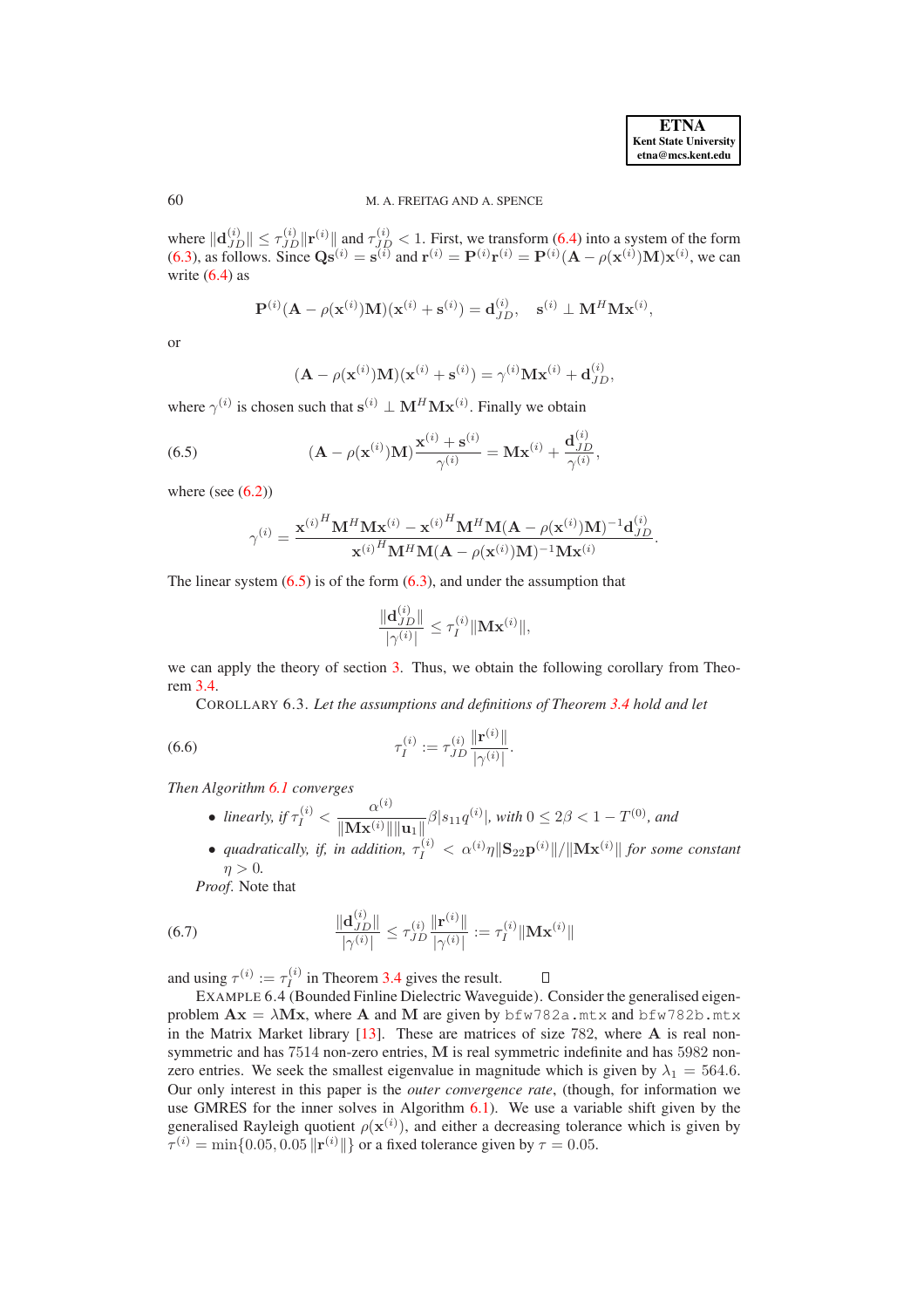



<span id="page-21-0"></span>FIG. 6.1. *Convergence history of the eigenvalue residuals for Example [6.4](#page-20-1) using* Rayleigh quotient shift *and inexact solves with fixed tolerance.*



<span id="page-21-1"></span>FIG. 6.2. *Convergence history of the eigenvalue residuals for Example [6.4](#page-20-1) using* Rayleigh quotient shift *and inexact solves with decreasing tolerance.*

Figures [6.1](#page-21-0) and [6.2](#page-21-1) illustrate the convergence history for inexact Rayleigh quotient iteration and simple Jacobi-Davidson. We observe that a decreasing solve tolerance in the simple Jacobi-Davidson method with generalised Rayleigh quotient shift leads to quadratic convergence (Figure [6.2\)](#page-21-1), whereas with a fixed solve tolerance only linear convergence may be achieved with a small enough tolerance (Figure [6.1\)](#page-21-0). For comparison we have also plotted the results for inexact inverse iteration with a generalised Rayleigh quotient shift, where both the same decreasing tolerance  $\tau^{(i)}$  and fixed tolerance  $\tau$  were used as for the simple inexact Jacobi-Davidson method.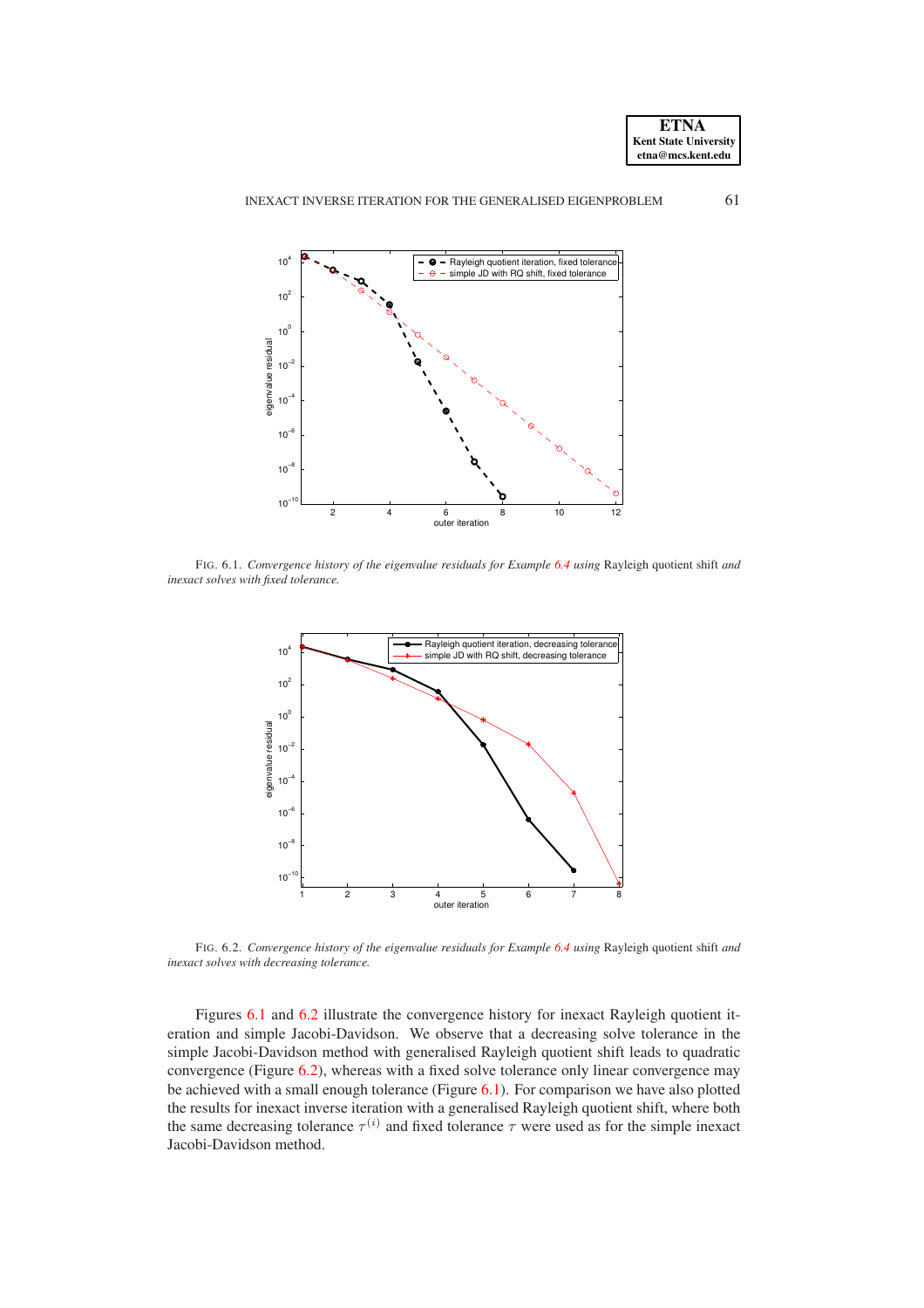

<span id="page-22-1"></span>FIG. 6.3. *Convergence history of the eigenvalue residuals for Example* [6.5](#page-22-0) where  $\|\mathbf{r}^{(i)}\|/|\gamma^{(i)}| > 1$ 



FIG. 6.4. *Convergence history of the eigenvalue residuals for Example* [6.5](#page-22-0) where  $\|\mathbf{r}^{(i)}\|/|\gamma^{(i)}| < 1$ 

<span id="page-22-2"></span>Since, in this paper, we are only concerned about the outer convergence rate, from [\(6.7\)](#page-20-2) we note that in theory the quantity  $||\mathbf{r}^{(i)}||/|\gamma^{(i)}|$  is crucial for the comparison of the performance of the two methods. We note the following:

- If  $\|\mathbf{r}^{(i)}\|/|\gamma^{(i)}| < 1$ , then there is the potential that one step of the simple inexact Jacobi-Davidson method will perform better than one step of inexact Rayleigh quotient iteration.
- <span id="page-22-0"></span>• If  $||\mathbf{r}^{(i)}||/|\gamma^{(i)}| > 1$ , then there is the potential that one step of the inexact Rayleigh quotient iteration will perform better than one step of inexact simple Jacobi-Davidson method.

The following example illustrates this further.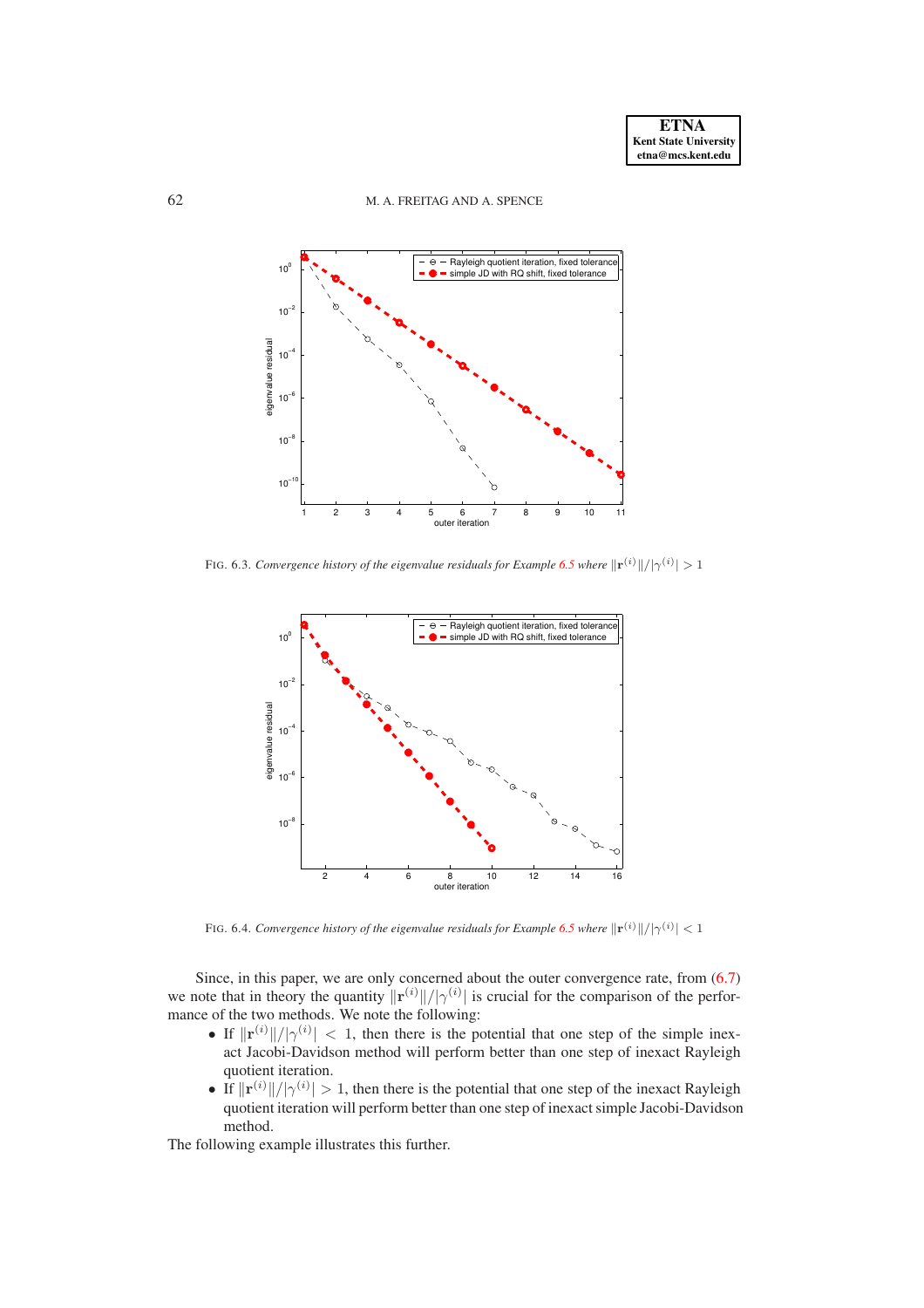INEXACT INVERSE ITERATION FOR THE GENERALISED EIGENPROBLEM 63

| TABLE 6.1 |  |  |
|-----------|--|--|

<span id="page-23-9"></span>

|  |  |  |  | It.   1   2   3   4   5   6   7   8   9   10                                      |  |
|--|--|--|--|-----------------------------------------------------------------------------------|--|
|  |  |  |  | Fig. 6.3 27.4226 8.5952 4.0588 1.7692 1.3867 7.6525 1.2368 13.5016 1.2238 12.0983 |  |
|  |  |  |  | Fig. 6.4 3.0399 0.7159 0.3132 0.1470 0.1706 0.4316 0.1368 0.7833 0.1401           |  |

*Values for*  $\|\mathbf{r}^{(i)}\|/\gamma^{(i)}$  *in Figures* [6.3](#page-22-1) *and* [6.4](#page-22-2) *for fixed tolerance solves* 

EXAMPLE 6.5. We construct two simple test examples, one for which the quantity  $||\mathbf{r}^{(i)}||/|\gamma^{(i)}|$  turns out to be greater than one, and one for which this quantity is less than one. We use a standard eigenproblem  $\mathbf{A}\mathbf{x} = \lambda \mathbf{x}$  with  $\mathbf{A} = \text{diag}(1, 2, \dots, 500)$  and set either  $A(1, 2 : 300) = 1$  (case (a)) or  $A(1, 2 : 300) = 10$  (case (b)). Clearly, in the second problem the nonnormality has been increased. We seek the smallest eigenvalue  $\lambda_1 = 1$  and use GMRES for the inner solves. Further we use a variable shift given by the generalised Rayleigh quotient  $\rho(\mathbf{x}^{(i)})$  and a fixed tolerance given by  $\tau = 0.1$ . We compare inexact Rayleigh quotient iteration and inexact simple Jacobi-Davidson. Both methods have linear convergence and stop once the eigenvalue residual satisfies  $\|\mathbf{r}^{(i)}\| < 10^{-10}$ .

Figure [6.3](#page-22-1) illustrates the convergence history of the eigenvalue residuals for the two methods discussed above for case (a), the mildly nonnormal case. The corresponding values of  $\|\mathbf{r}^{(i)}\|/\gamma^{(i)}\|$  are listed in the second row of Table [6.2](#page-23-9) and turn out to be greater than one. As expected in this case, the convergence rate of inexact Rayleigh quotient iteration is better than the convergence rate of inexact simple Jacobi-Davidson with Rayleigh quotient shift. On the other hand, Figure [6.4](#page-22-2) shows the convergence history of the eigenvalue residuals for case (b), there the nonnormality of the problem is larger. The corresponding values of  $\|\mathbf{r}^{(i)}\|/|\gamma^{(i)}|$ are listed in the third row of Table [6.2](#page-23-9) and are found to be less than one after the first iteration. As predicted, the convergence rate of inexact simple Jacobi-Davidson with Rayleigh quotient shift is better than inexact Rayleigh quotient iteration in this case.

Finally, we note that for Example [6.4](#page-20-1) the quantity  $||\mathbf{r}^{(i)}||/|\gamma^{(i)}|$  was greater than one throughout the computations, leading to a faster convergence rate for inexact Rayleigh quotient iteration. Further investigation onto this quantity is future research.

#### REFERENCES

- <span id="page-23-12"></span><span id="page-23-6"></span>[1] Z. BAI, J. DEMMEL, J. DONGARRA, A. RUHE, AND H. A. VAN DER VORST, *Templates for the Solution of Algebraic Eigenvalue Problems - A Practical Guide*, SIAM, Philadelphia, 2000.
- [2] J. BERNS-MÜLLER, I. G. GRAHAM, AND A. SPENCE, *Inexact inverse iteration for symmetric matrices*, Linear Algebra Appl., 416 (2006), pp. 389–413.
- <span id="page-23-4"></span>[3] J. BERNS-MÜLLER AND A. SPENCE, *Inexact inverse iteration with variable shift for nonsymmetric generalized eigenvalue problems*, SIAM J. Matrix Anal. Appl., 28 (2006), pp. 1069–1082.
- <span id="page-23-10"></span>[4] D. R. FOKKEMA, G. L. G. SLEIJPEN, AND H. A. VAN DER VORST, *Jacobi-Davidson style QR and QZ algorithms for the reduction of matrix pencils*, SIAM J. Sci. Comput., 20 (1999), pp. 94–125.
- <span id="page-23-5"></span>[5] M. A. FREITAG AND A. SPENCE, *Convergence rates for inexact inverse iteration with application to preconditioned iterative solves*, BIT, 47 (2007), pp. 27–44.
- <span id="page-23-8"></span>[6] G. H. GOLUB AND C. F. VAN LOAN, *Matrix Computations*, 3rd edition, John Hopkins University Press, Baltimore, 1996.
- <span id="page-23-0"></span>[7] G. H. GOLUB AND J. H. WILKINSON, *Ill-conditioned eigensystems and the computation of the Jordan canonical form*, SIAM Rev., 18 (1976), pp. 578–619.
- <span id="page-23-2"></span>[8] G. H. GOLUB AND Q. YE, *Inexact inverse iteration for generalized eigenvalue problems*, BIT, 40 (2000), pp. 671–684.
- <span id="page-23-7"></span>[9] I. G. GRAHAM, A. SPENCE, AND E. VAINIKKO, *Parallel iterative methods for Navier-Stokes equations and application to eigenvalue computation*, Concurrency, Pract. Exp., 15 (2003), pp. 1151–1168.
- <span id="page-23-11"></span>[10] M. E. HOCHSTENBACH AND Y. NOTAY, *The Jacobi-Davidson method*, GAMM Mitt., 29 (2006), pp. 368– 382.
- <span id="page-23-3"></span><span id="page-23-1"></span>[11] I. C. F. IPSEN, *Computing an eigenvector with inverse iteration*, SIAM Rev., 39 (1997), pp. 254–291.
- [12] Y.-L. LAI, K.-Y. LIN, AND L. WEN-WEI, *An inexact inverse iteration for large sparse eigenvalue problems*, Numer. Linear Algebra Appl., 1 (1997), pp. 1–13.